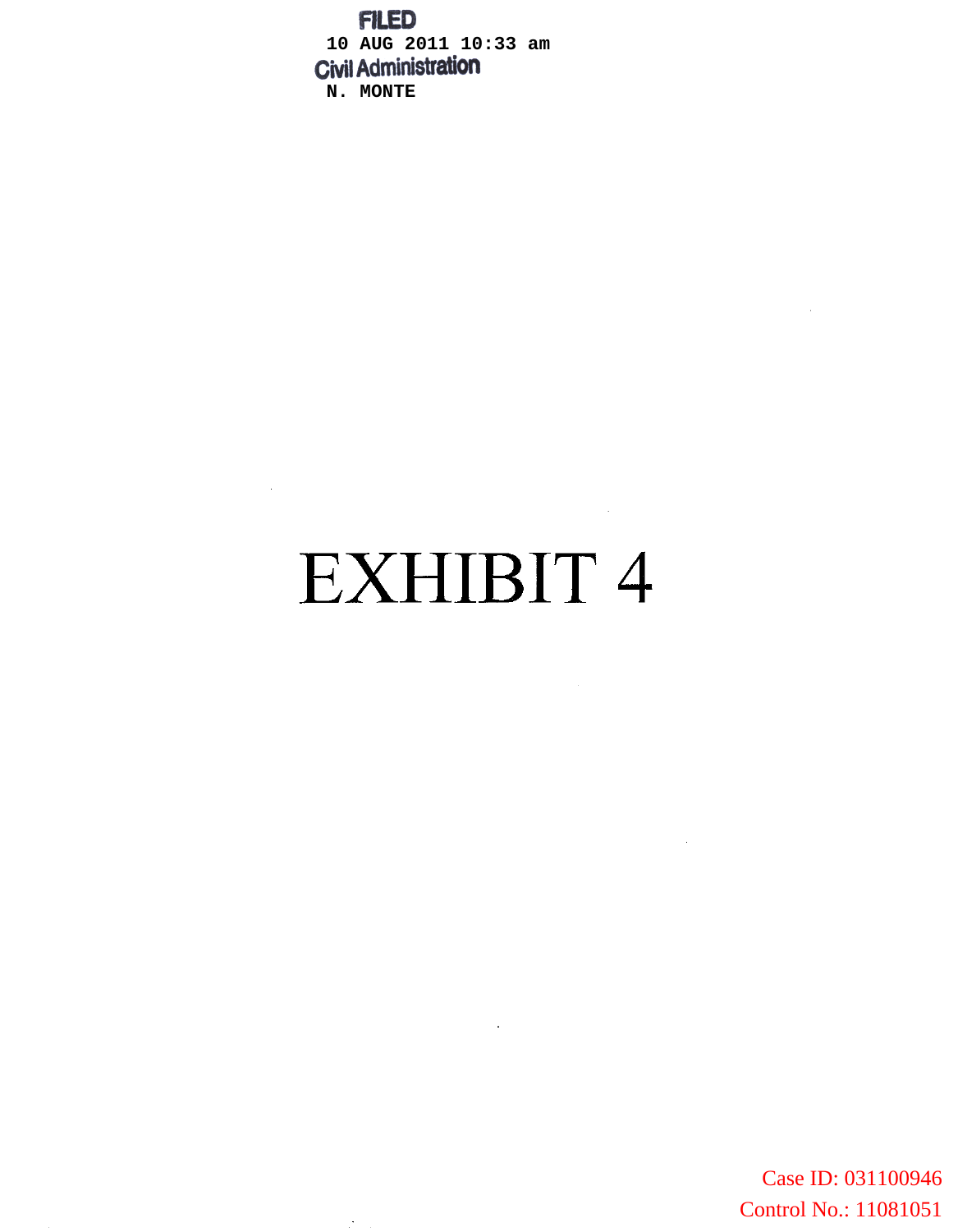Home Links Contact Me Nevyas Eye **Associates** Phila. Court Docket **Access** Search Tenms of Use

## Why I do not recommend Dr. Anita Nevyas-Wallace!

 $E \otimes E$ 

After damaging my eyes with Refractive Surgery, Drs. Herbert Nevyas and Anita Nevyas-Wallace sued to silence me. These are my medical and legal experiences with Anita Nevyas-Wallace of Nevyas Eye Associates.

My intention with this site is to update and further prove all allegations I brought **against Anita Nevyas as documented on my previously owned website** LasikSucks4u.com and now **LasikDecision.com. I would also like to show how I believe the courts were misled in many of their decisions and/or opinions regarding my** med mal iawsuit Morgan v. Nevyas and the current Nevyas v. Morgan lawsuit.

#### **More Articles...**

Herbert Newas 2007 Letter To NJ DMV Before The Nevvas' Study Newas' Investigational Study **Nevyas' Investigational Laser** Newas' Promotion of an Investigational Device FDA Inspection Reports of the Nevvas' Facility Newas' Deviation From Standard of Care Nevvas' Court Depositions In My Case & Others

> «Start Prev  $\boldsymbol{2}$ **Next**  $End \rightarrow$

> > Page 1 of 2

**CONSTRUCTION** 

Case ID: 031100946

http://www.anitanevyaslasik.com/index.php?option=com\_content&task=blogsection&id=J9trd/A769.141081051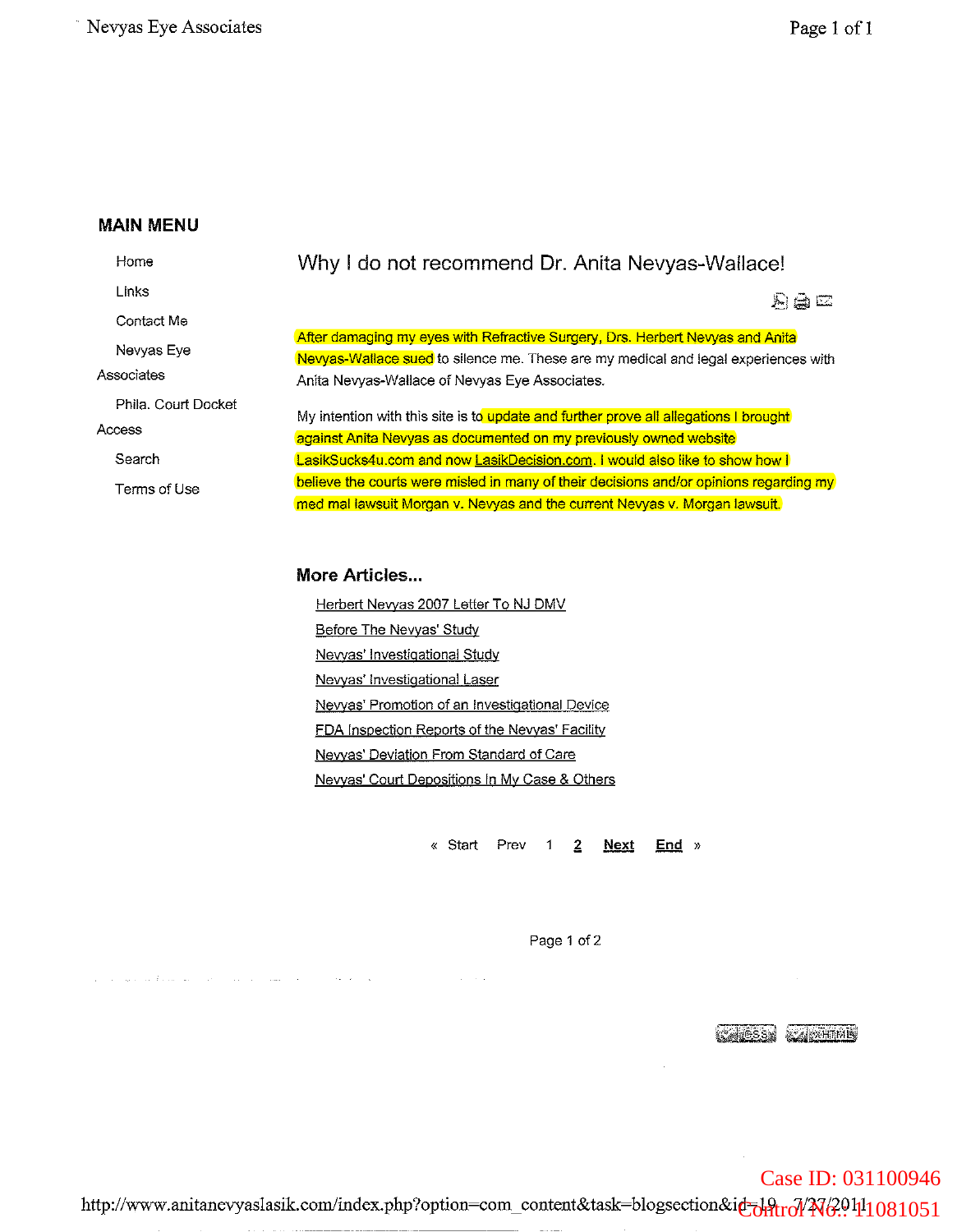Contact Me Nevyas Eye

Phila. Court Docket

Home Links

**Associates**

Search

Terms of Use

Access

## **Before The Nevyas' Study**

声画画

It started with Ed Sullivan, the guy who built the 'Nevyas Laser', a man already under scrutiny by the FDA...

"Ed Sullivan, doing business as ExSull, Drexel HIli, Pa, has been put on notice by Ihe FDA that the agency regards him "clearly as a manufacturer with multiple manufacturing sites" subject to FDA rules and regulations and, if he makes another **one ofthese excimerlasers "which are unapproved devices, "he will be in violation of** the federal Food, Drug and Cosmetics Act and subject to legal penalties, according to top-ranking FDA officials within the national Division of Enforcement." [as written in The Journal of Refractive Surgery - Volume 11 (5) \* September/October 1995 \* News, which was removed from the uri address http://www.slackinc.com/eye/jrs/vol115/news1.html.

And the FDA knew that! From the affidavit Herbert Nevyas submitted to the FDA, it tells of Ed Sullivan building their laser. However, documents show Mr. Sullivan in teleconferences and meetings with the doctors and their laison with the FDA well after **this article was written.**

After I received inspection reports even less redacted from the FDA regarding inspections of the Nevyas' facility, the FDA promised "to do what they could to help me", but then refused after copies of the inspection reports were returned. In fact Les Weinstein, the CDRH Ombudsman, outright told me (through his secretary) he could no longer have any communication with me. It seems to me (based on my communications with the FDA) that the FDA was more concerned with being sued by the Nevyases for the information released, then by doing the right thing.

The inspection reports of Sullivan's facility below were obtained via the Freedom Of Information Act. Regardless of these reports and the articles written concerning 'Homegrown Lasers", is this what the FDA considers "protecting the public's safety"?

#### Click PAGE # to open pages in new window

PAGE 1 - Previous inspection, 5/16/96, was a follow up to a Warning Letter issued on 8/17/95. The Warning Letter informed the firm that the FDA considered ExSull, Inc., to be a manufacturer of a Class III medical device, that was both adulterated and misbranded, in that there were no approved PMA or IDE for any of the devices and **that the firm itself was not registered as a medical device manufacturer.**

PAGE 2 - Mr. Sullivan stated that "he called the FDA and was sent material relating to the building of "custom deVices", and that the FDA person he had spoken to over the **telephone assured him that it was okay to build them in the Doclor's office".**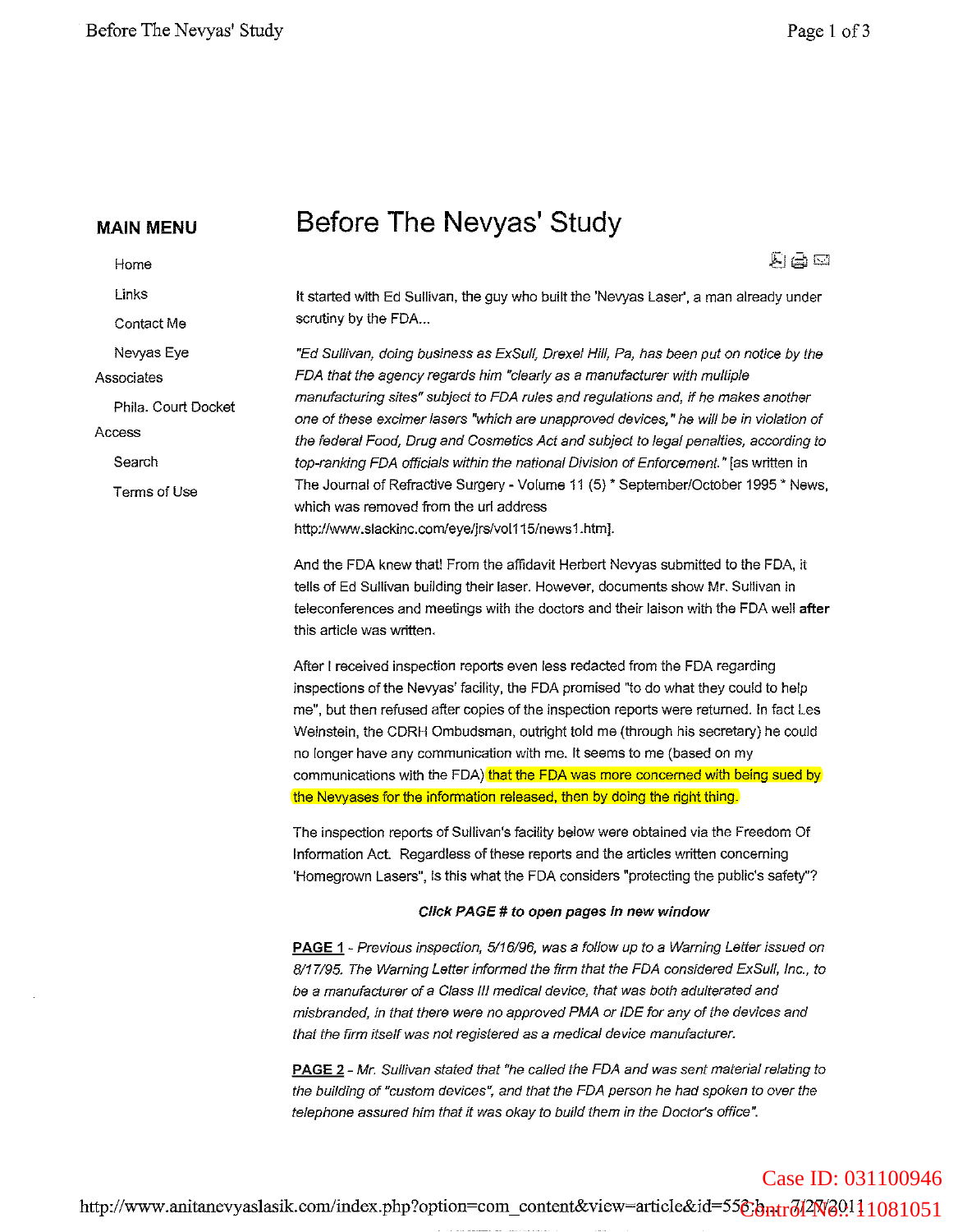PAGE 3 - Repeated attempts to schedule a subsequent meeting with Mr. Sullivan (via my leaving numerous messages on his voice mail) were unsuccessful. Mr. Sullivan would not commit to a date and time, when he returned my repeated phone calls, and in some instances did not even return my phone calls. Only after inadvertently meeting him at one of his client's (on 6/25/97), did he then agree to see me at his ExSull, Inc.,

PAGE 4 - Mr. Sullivan stated that he did not have any standard procedures for **assembling the device. He stated that the device components are delivered to each** physician's office, where he then assembles the compete excimer iaser. He informed me that he will then test the laser, but that he does not have any performance **specifications, written assembly instructions or quality control tests.**

**PAGE 5** - and that any involvement by Mr. Sullivan in a sale, would depend on the nature of the sale. He would not elaborate on that statement, but explained that it **means that he is not involved in every safe.**

PAGE 6 - Mr. Sullivan informed me that he has not contracted to build any additional units, since he assembled the device for [redactedl in October 1996. On 6/26/97, Mr. Sullivan showed me a copy of an IDE for that same client [redacted], Mr. Sullivan **explained that he was working on the document, and an examination of the IDE** showed that the unit had been used to treat at least [redacted] patients, without an approved IDE. Mr. Sullivan would not allow me to copy this document, and stated Ihat the FDA already has this IDE on file.

PAGE 7 - Mr. Sullivan did state that he will be publishing an article with a Dr. Herbert Nevyas, regarding the use of the ExSull, Inc., excimer laser for treatment of a patient with an irregular cornea, due to an eye injury.

PAGE 8 - According to Mr. Sullivan, this entire process (the exchange of laser beam **requirements and the design specifications) is all done via telephone or personal visns,** and he does not have any written records of the design specifications. He stated that each individual physician should have those records. Mr. Sullivan stated that he knew of no injuries with the device. He did say that in theory the laser woutd have some patients possibly experiencing overcorrection, but that the majority woutd experience a slight undercorrection, which might require additional treatment. In addition, he explained that there has been no hazing or scaring, with the devices. He stated that the physicians handle all of the complaints from the patients, and that he is **not aware of any major complications.**

PAGE 9 - Mr. Sullivan informed me that he designed the hardware for the "beam shaper" or "beam sculptor", as well as, the software that controls that hardware. He stated that his program was written in [redacted] and that three versions have been **made, of that software. He informed me that he had no documentation or procedures** for upgrading or changing the program (at the [redacted]. In addition, he could not **provide any information regarding which ofthe software versions are in any ofthe** particular devices, stating that he did not keep any of those records.

**PAGE 10 - Mr. Sullivan gave his permission for me to observe the calibration procedure. I was allowed to examine the optical compartment, including the "beam**

## http://www.anitanevyaslasik.com/index.php?option=com\_content&view=article&id=55<mark>&vhtrd/AV40.0101051</mark> Case ID: 031100946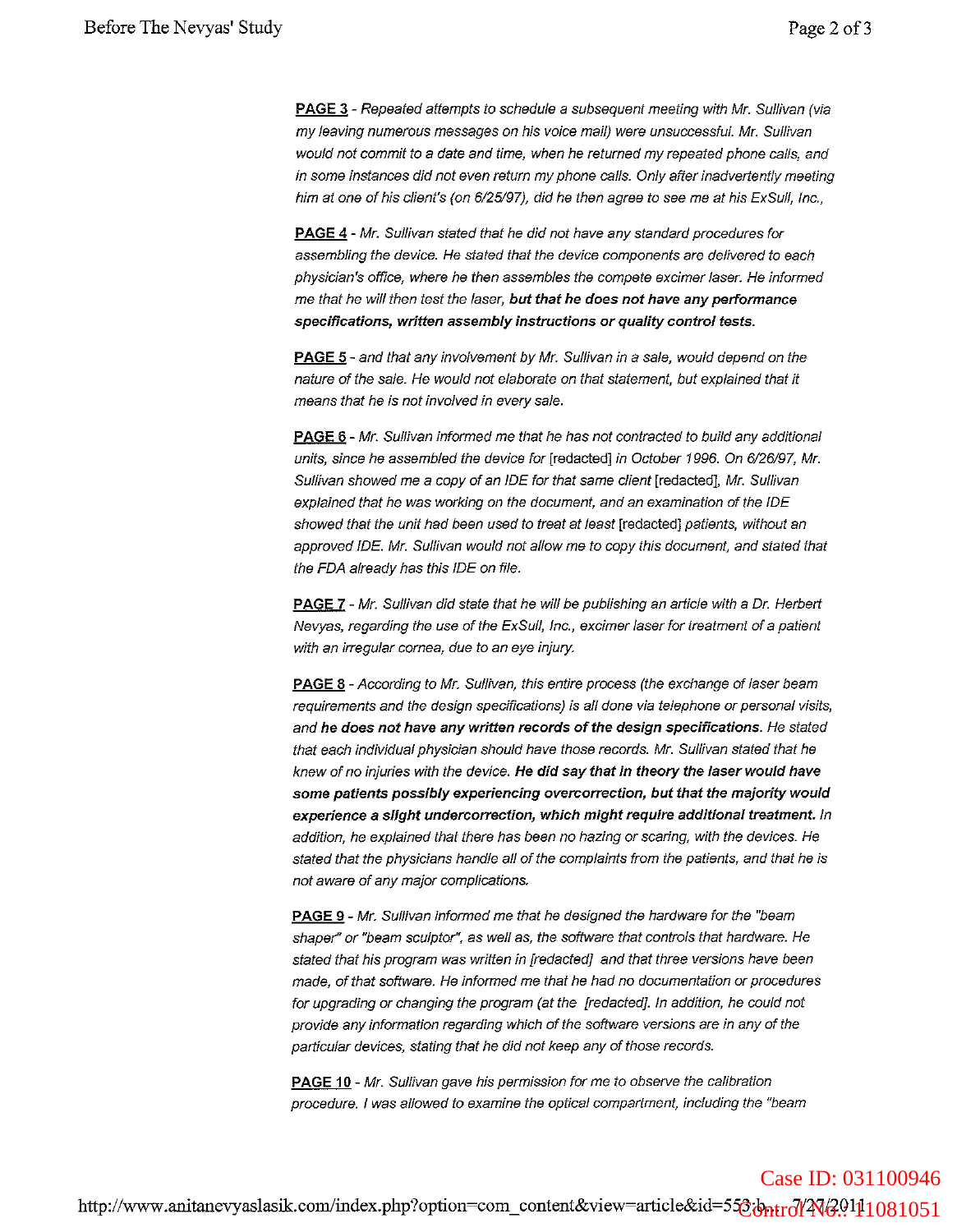**Contract Contract** 

shaper" or "beam sculptor", designed by Mr, Sullivan. Mr, Sullivan would not let me photograph this part of the device,

 $~$  **PAGE 11** - He informed me that he is only a consultant, and that each device  $h$   $\frac{1}{2}$   $\frac{1}{2}$   $\frac{1}{2}$ assembles is considered a "Custom Device", He confirmed that he did not have any medical device manufacturing records, such as Master Device Record or Device History Record, I asked Mr. Sullivan if the firm had a Device Master Record or Device History Record, He responded that he considers himself a consultant, and that he **does not keep any records ofdesign specifications, manufacturing specifications or a** device History Record, He stated that each of the physicians might have any documentation for the specifications or design, for their device,

**PAGE 12** - During the inspection, Mr. Sullivan stated that the firm's computer, used to store all of the business records, had experienced a "hard drive crash", in the winter of *1996,* He explained that consequently all records from 1994 to December 1996 have been lost

**PAGE** 13 - He stated that he does not keep any repair or service iog books, or a records of any complaints regarding the performance of the laser, by the physicians,

**PAGE 14** - There are no Exhibits with this EIR, due to the unavailability of records at the firm.

**PAGE** 15 - The observations noted in this FDA-483 are not an exhaustive listing of objectionabie conditions, FDA 483 issued,

View **ALL PAGES** pdf document

The FDA issued warning ietters regarding the iasers Suliivan built, but STILL allowed doctors to further modify and use these devices on people considering LASiK!

**Warning Letter 1 <> Warning Letter 2**

 $Next >$  $<$  Prev

http://www.anitanevyaslasik.com/index.php?option=com\_content&view=article&id=55<mark>&bntrdIAW2011</mark>1081051 Case ID: 031100946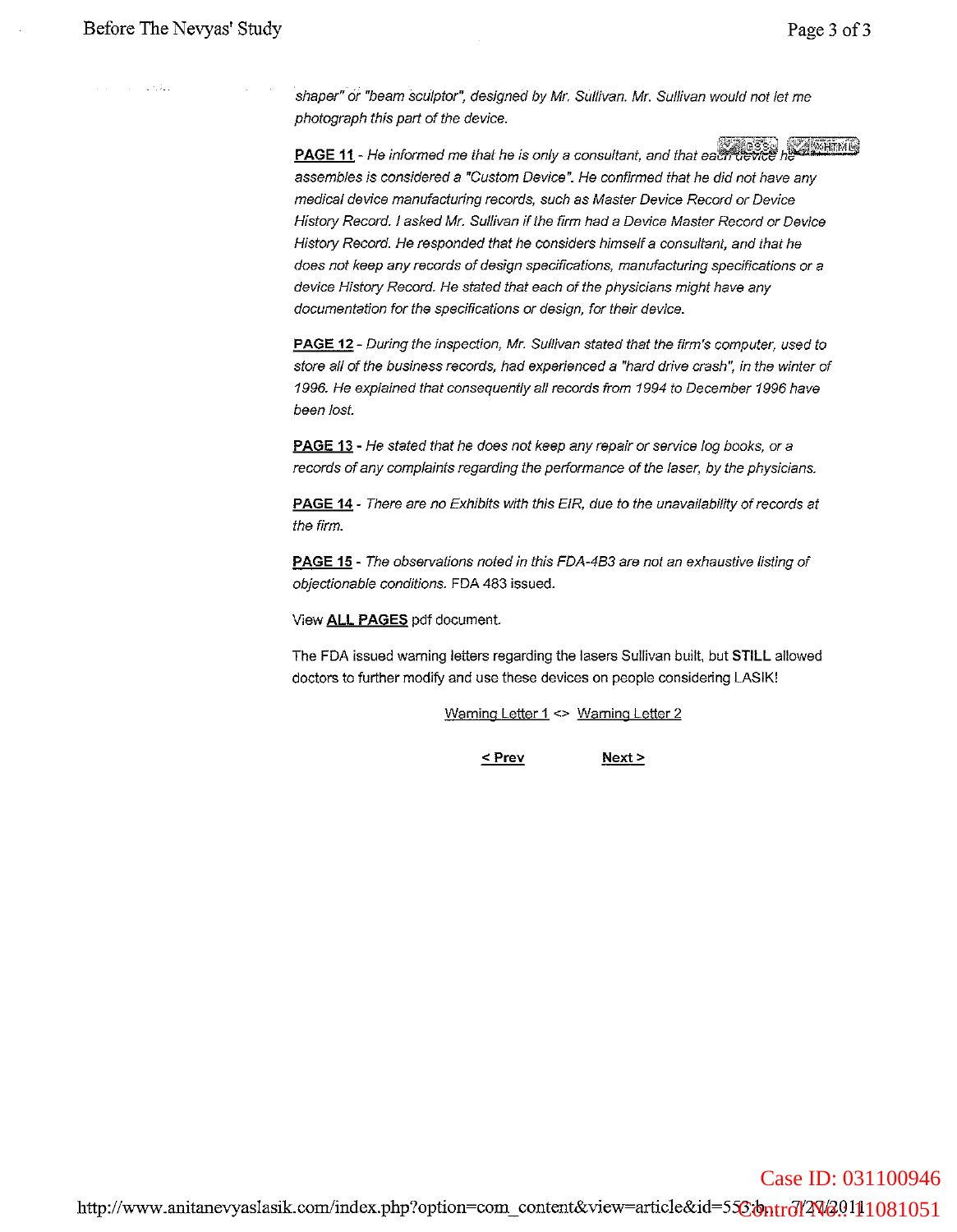Contact Me Nevyas Eye

Phila. Court Docket

Home

Links

Associates

Search

Terms of Use

Access

Nevyas' Investigational Study

人自己

The following letters are from the FDA to Drs. Herbert Nevyas and Anita Nevyas-Wallace throughout their investigational study, and after their study was tetminated. Despite continued deficiencies as noted below, the FDA kept granting the Nevyases Approvals for their study. Based on documents received during my med mal and the current Nevyas v. Morgan lawsuits,  $I$ believe the Nevyases constantly misrepresented themselves and their study to both Schullman Associates (the Nevyases IRB) and the FDA:

*All BLUE* font on this page designate links to documents which should open in new window.

May 1997

IDE Disapproval Letter from the FDA to Nevyases dated 05/08/97:

PAGE **1** - *The Food and Dntg Administration (FDA) has revievl'edyour investigational device exemptions (IDE) application. We regret to inform you that YOllr application is disapproved andyou may not begin your investigation. Our disapproval is based on the deficiencies listed below.*

PAGE 2 - Deficiencies listed.

PAGE 3 - *Please explain the low effectiveness and safety outcomes achieved inYOllr prior clinical studies and specify what steps you are taking to improve your results. YOllr refractive and visual outcomes were reported at one month as: MSREfor low myopes.* < 57% *H'ere within JD and* < 35% *were within 0.5D; less than 60% achieved BUCVA* > *20/40: complication and adverse events occurred in* > 2% *of the cases.* 

PAGE 4 - *Please provide your agreement (orjustification/or not agreeing) that retreatments done to improve refractive outcome are* NOT *considered as treatmentfailures, whereas retreatments done to achieve resolution ofan adverse event ARE considered as treatment failures.*

PAGE 5 - *Your description ofstudy procedures, examination conditions and techniques is not adequate. Please provide a detailed description ofeach procedure, test and instrument to be used in the study.*

PAGE 6 - *For yourfollow-up visit schedule, the text on page 20 ofthe protocol appears to be inconsistent with the chart on page* 43 *ofthe protocol. In addition, please justify yOllr statement on* page 20 that measurement of corneal topography will be at the discretion of the *investigator.*

View ALL PAGES pdf document.

Joly 1997

Case ID: 031100946

http://www.anitanevyaslasik.com/index.php?option=com\_content&view=article&id=82<del>008ntr712W70</del>.0111081051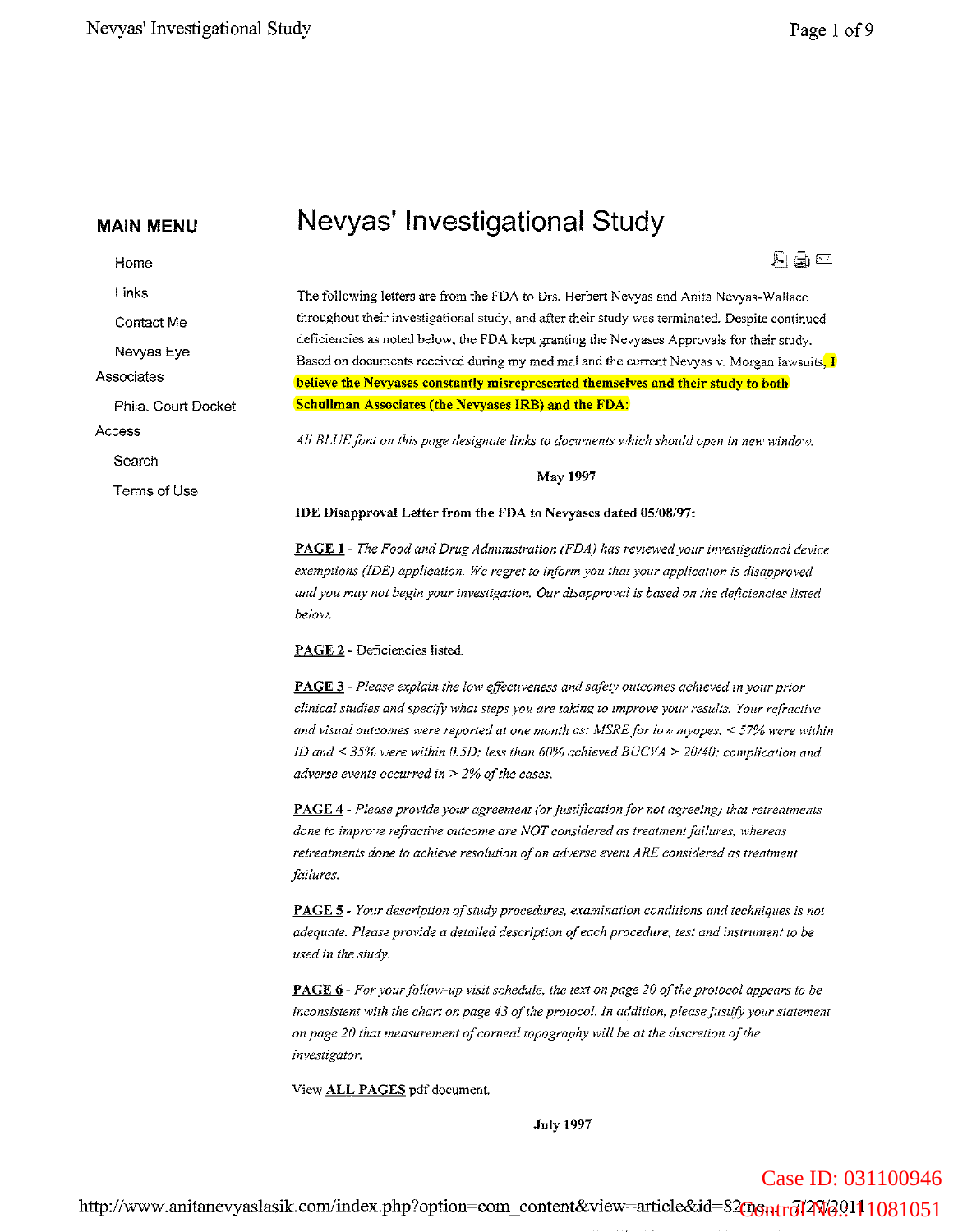#### Letter from the FDA to Nevyases dated *07129/97* to cease using Laser:

PAGE 1 - *FDA is aware that a number ofphysicians are using lasersfor refractive surgery* <sup>10</sup> *treat patients even though there is no PMA or IDE in effect/or their lasers. Based on the results ofour investigations, we believe that you are currently using your laser to treat patients.*

PAGE 2 - *Accordingly, on July* 28, *1997, we called you to notifY yOIl that lise afyollY excimer laser to treat patients would violate the Act and requested that,* if*you are presently lising the laser to treat patients, you immediately cease doing so.*

*Nevertheless, FDA does intend to consider any use of your laser to treat patients after the close a/business July* 28, 1997 *unless and until the agency approves an IDE/or your device to be grounds/or disapproval ofyour IDE.*

PAGE 3 - *We also want you to know that* if*FDA approves YOllr IDE application,* yOlt *would be able* to use your laser to perform only specific procedures on a limited number of subjects to *demonstrate the safety and effectiveness ofyour laserfor those procedures. Studies conducted undersuch an IDE would be subject to all IDE regulations. See* 21 *C.F.R. Part* 812. *For example, you would be prohibited/rom promoting and commercializing the laser, andfrom representing that the device is safe and effective.*

View ALL PAGES pdf document.

#### August 1997

'Conditional' Approval Letter from the FDA to Nevyases dated 08/07/97:

PAGE 1 - *Your application is conditionally approved because* yOlt *have not adequately addressed deficiency* #2 *cited in our May* 8, 1997 *disapproval letter.*

*Also, we are in receipt ofyour certification (Amendment* 4 *received August I,* 1997) *that you have not used the laser as of the close of business on July 28, 1997, and that you will not use the laser unless and until FDA approves the IDE applic2tionfor your device*

PAGE 2 - *This approval is being granted on the condition that, within* 45 *days/rom the date of this letter, you submit information correcting thefollowing deficiencies.*

PAGE 3 - Deficiencies listed.

PAGE 4 - Deficiencies listed.

PAGE 5 - *We have enclosed the guidance document entitled "Sponsor's Responsibilitiesfor a Significant Risk Device Investigation" to help you understand thefimclions and duties ofa sponsor.*

View **ALL PAGES** pdf document.

#### October 1997

Letter from the FDA to Nevyases dated *10/03/97:*

PAGE I - *We acknowledge receipt ofyour institutional review board (IRS) approval (supplement* 3). *Supplement* 4 *responds to our conditional approval letter o.fAugust* 7, *1997 and requests: an increase crease in treatment range from* -6.75/D *to* -22 *ID: approval to study*

http://www.anitanevyaslasik.com/index.php?option=com\_content&view=article&id=82<del>008ntr6J2W6</del>0111081051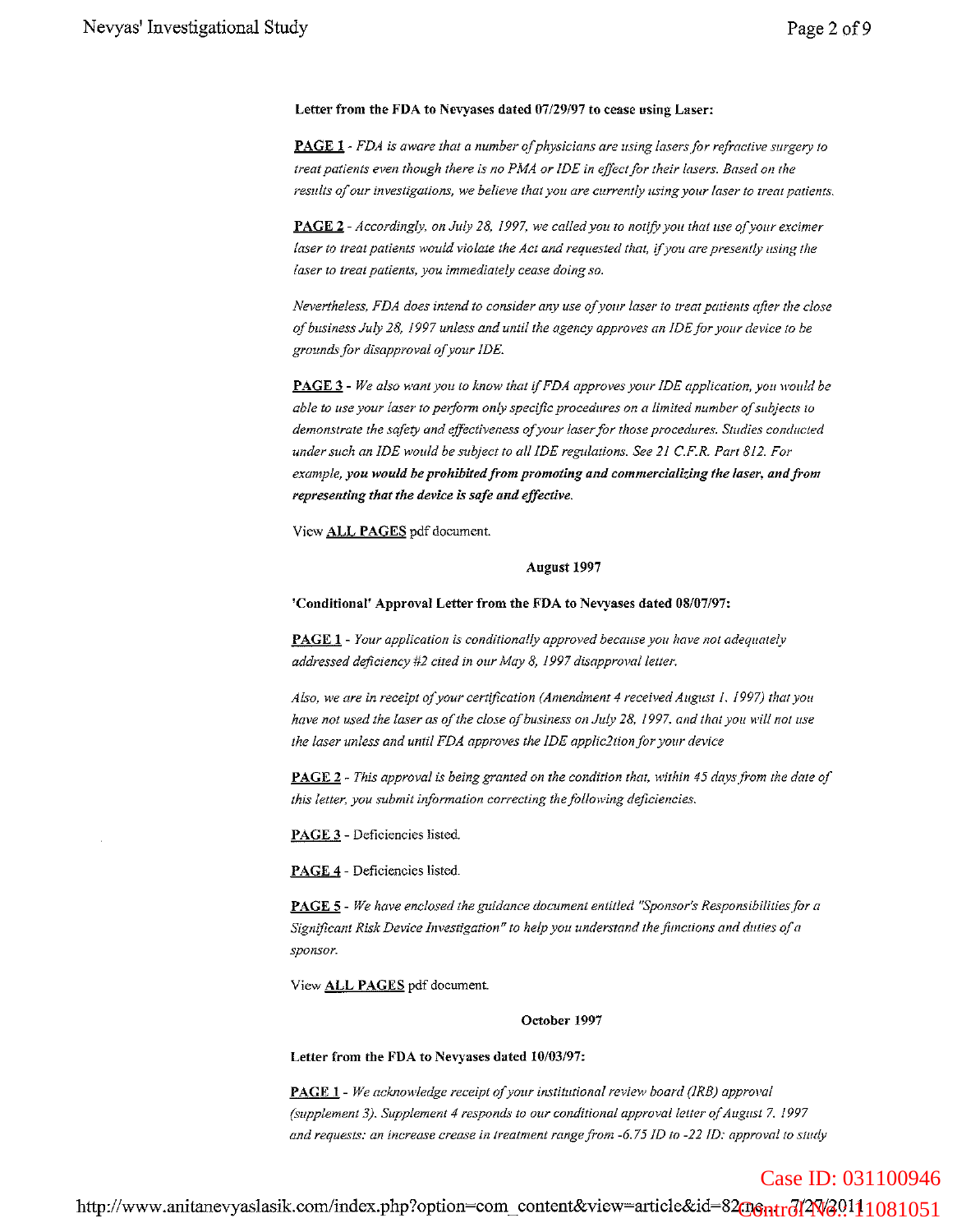*simultaneous bilateral treatment; and, approval to retreat approximately* 125 patients *previously treated with this laserprior to JDE approval.*

PAGE 2 - *Requestsfor additional subjectsfor enhancementsfor prior clinical patieni.s will be evaluated as additional data is submitted to support stability afthe procedure.*

PAGE 3 - *You agree that you will notperform retreatment proceduresfor subjects initially treated under this IDE. Retreatment (enhancement) for subjects initially treated under this IDE is appropriate only after your preliminmy data demonstrate safety and indicate the time point a/stability a/the procedure. You may begin* relyea/men! *procedures only after FDA has approved your retreatment study plan and data to support stability.* 

PAGE 4 - PAGE 5 - PAGE 6 - PAGE 7 - PAGE 8 - PAGE 9 - PAGE 10 - Deficiencies listed.

PAGE 11

View ALL PAGES pdf document.

#### December 1997

#### Approval Review Letter from the FDA to Nevyases:

PAGE 1- *The Food and Dnlg Administration (FDA) has reviewed the supplement to your investigational device exemptions* (IDE) *application. Your application remains conditionally approved because yoursupplement adequately addressed only deficiency* 2 *cited in our October* 3, 1997 *letter.*

*This approval is being granted on the condition that, within* 45 *daysfrom the date ofthis letter. you submit infonnation correcting thefollowing deficiencies.*

PAGE 2 - *You are reminded that prior to a requestfor expansion beyond 150 subjects. you shouldprovide adequate responses to deficiencies* 5 16 *in Ollr letter ofOctober* 3, 1997.

View ALL PAGES pdf document.

#### FDA INVESTIGATIONAL STUDY AFFIDAVIT

The following pages are an Investigator Agreement issued by the FDA to a Sponsor/Investigator of an investigational study. Nevyas refused to sign..

PAGE 1 - Investigator agreement signed by Anita Nevyas-Wallace

PAGE 2 - Investigator agreement signed by Herbert Nevyas

PAGE 3 - "I *infonned Mr. Kane, that Afr. Sullivan told me that the excimerlaser that he H'ould build. is considered a custom device and would not be regulated by the FDA. Mr. Sullivan completed the assembly ofthe laser in the fall of*J995, *and thefirst patient was treated (using LASIK) in January 1996."*

PAGE 4 - "1 *did not maintain any written records o/the design specifications, nor did* 1*receive any written design spec(ficationsfrom Mr. Sullivan."*

PAGE 5 - *"This patient is not part ofthe patient population included in my fDE submission. 1 have treated a total of252 patients, from January* 1996 *to the present date (6/30/97),"*

http://www.anitanevyaslasik.com/index.php?option=com\_content&view=article&id=82@0ntr7427V20111081051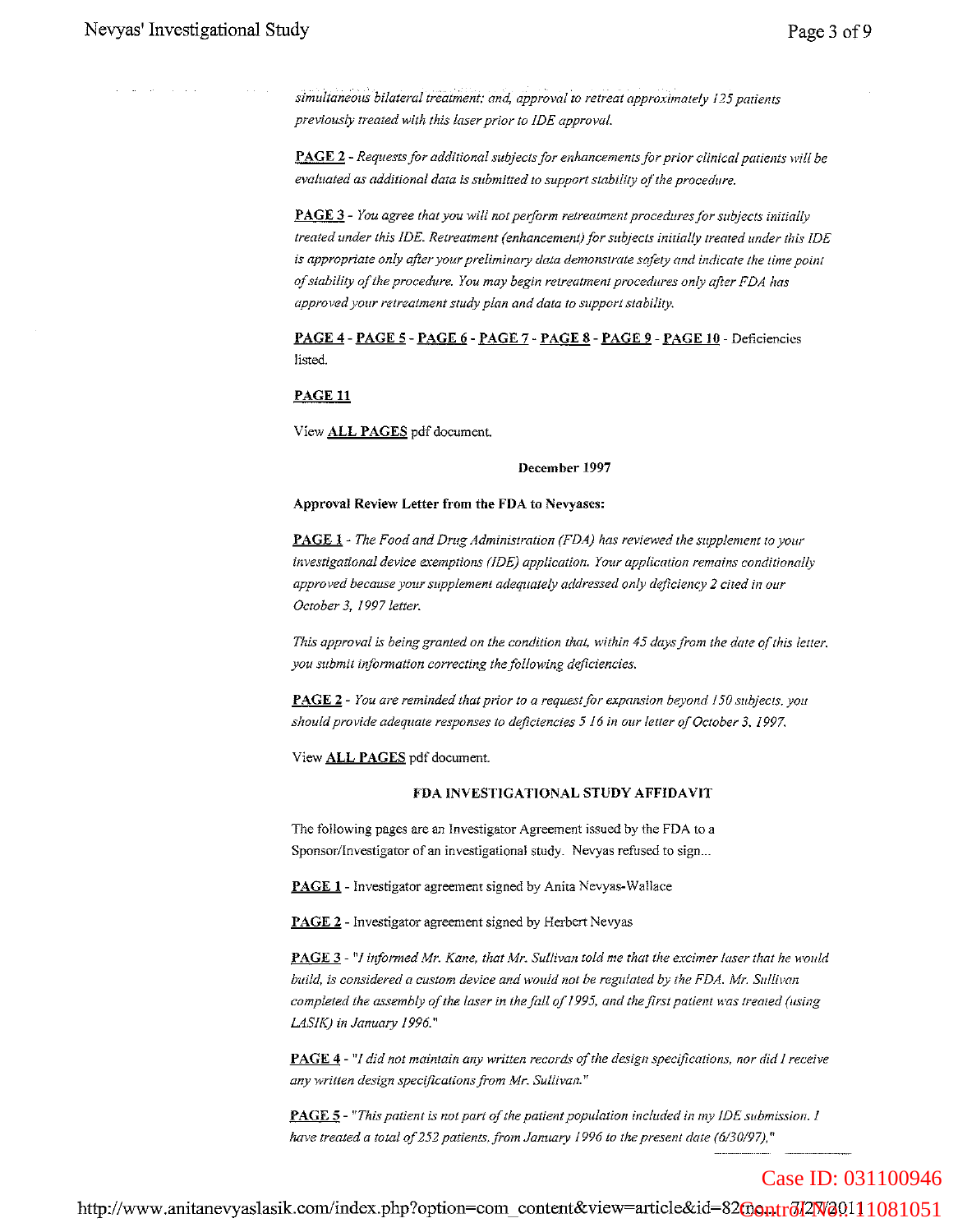PAGE 6 - "1 *affirm that the infonnation on this and the previous pages. i ofmy ability. I have read, but would not sign this affidavit. <sup>11</sup>*

View ALL PAGES pdf document.

#### Nevyases were issued an FOA483:

PAGE **1** - *There was no documentation to 3hm,v that the CI notified the IRS abOllt all amendments, changes ofsignificant deviations to the protocol [per IRS requirements} prior to implementation. For example, the FDA granted your firm an increase in the number of subjects you could treat with your investigational device on Jan. 20,* 1999. *IRE. Annual ReFlew dated 7/29/00 does not indicate the IRS knew about population increase. The IRS did not approl'e the population increase until. August 28.2000,20 months later.*

*The firm is not complying with the Investigator Agreement which was signed and dated by the Clinical Investigator at the beginning ofthe Clinical Study.*

*There was a lapse oflRB approvalfor the protocol: NEV-97-001 Fom 8/3/2000 IIlllil8/29/2000 according to IRB, lapse notices and the IRE annual reapproved letter.*

#### January 1998

#### Approval Review Letter from the FDA to Nevyases:

PAGE **1** *-In your "Substudyfor Same-Day Versus Different Day LASIK Treatment/or Fellow Eyes": a. Please revise your informed consent document riderfor same day surgery to state that the second eye* will be *rescheduled* if *there is a complication or an adverse event* with *the first eye.*

PAGE 2 - *Your statement in the rider to the informed consent document thm* "... *There have been no failures or malfunctions ofthe Willis Excimer Laser", should be removed or altered. It may unduly influence potential same day fellow eye surgery candidates into believing that the Nevyas Excimer Laser cannotfail. FDA recommends that you remove this statement or aIrel' it to read: l'There have been nofailures or ma!fimctions ofthe Nevyas Excimer Laser to date."*

#### PAGE 3 -

#### April 1998

Letter from the FDA to Nevyases dated *04/01198* Re: Pre Market Approval (PMA):

PAGE 1 - Offers suggestions from the FDA should the Nevyases submit their PMA.

PAGE 2 -

#### May 1998

Approval Letter from the FDA to Nevyases dated 05/14/98 Re: Contrast Sensitivity & Increased 'Subjects':

PAGE **1** - 'Conditional' approval for substudy and increase of'subjects'.

PAGE 2 - *We acknowledge your request in your original 1DE (dated March* 18. 1997) *to conduct a study at one site with 400 eyes low myopia and 590 eyes high myopia/or each oftwo*

http://www.anitanevyaslasik.com/index.php?option=com\_content&view=article&id=82<del>008ntrdJ2We0</del>9111081051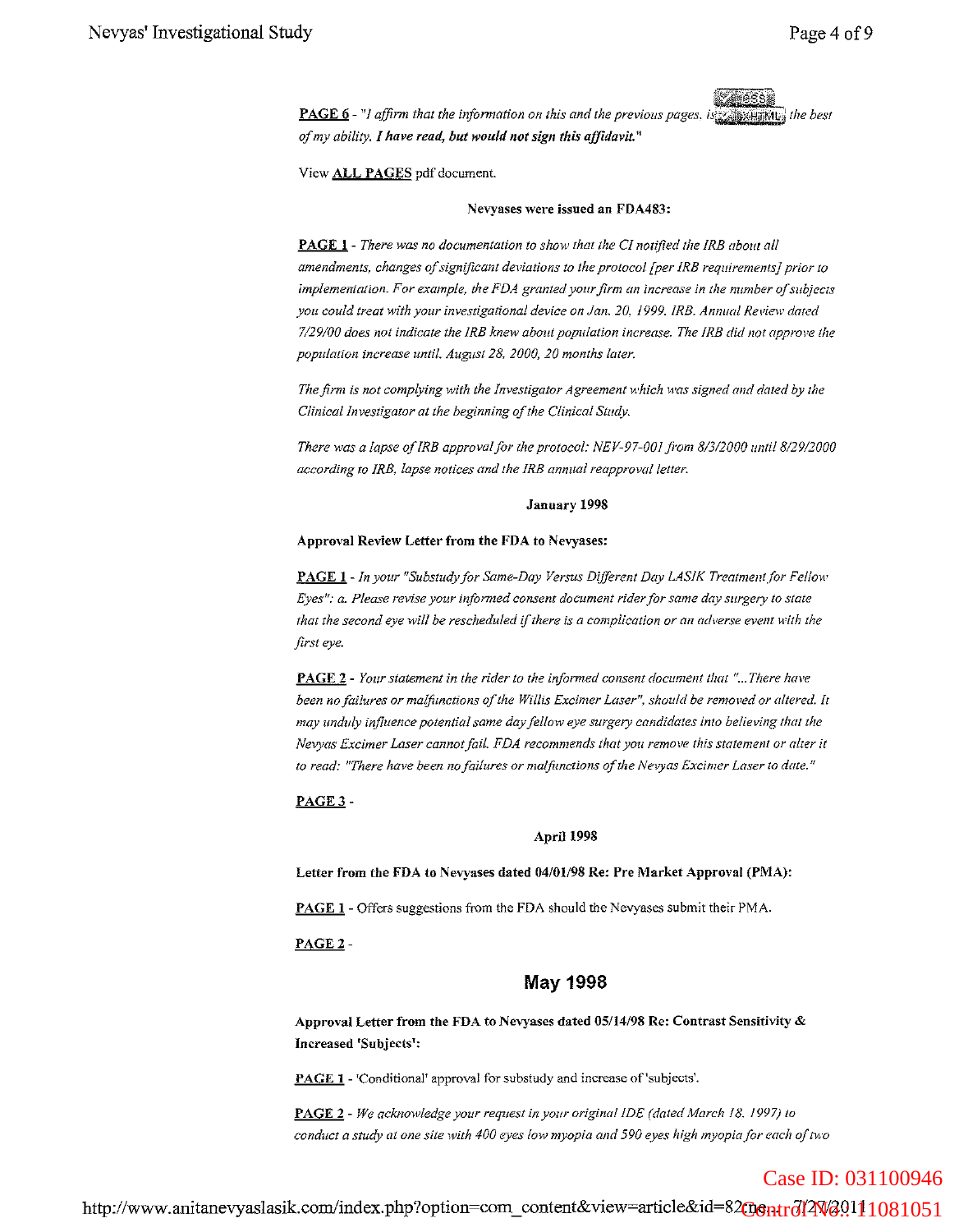*investigators (single site total of1980 eyes or 990 subjects). We believe lhal adequate safety information has been provided to allow the initiation ofyour study with a small expansion ofan additional* 75 *subjects (150 eyes). We tvi!! allowyou to expand to thefufl number a/subjects/or this study (990) ajier you have received approval ofsupplements addressing the following deficiency from our letter of October 3, 1997 (enclosed). No additional expansions of vour IDE will be granted until supplements containing the/allowing information are approved:*

**PAGE** 3 - You should also give serious consideration to the following *items* which are *considered essential/or the analysis a/your data/or the purposes ofdetermining safety and effectivenessfor afuture PMA application: Deficiencies* 5 *through* 16, *excluding deficiency 14, in our letter ofOctober* 3, 1997.

#### July 1998

#### **"Conditional" Approval Letter from the FDA to Nevyases:**

**PAGE 1** - *FDA cannot approve yourrequest as proposed because yOll have not shovm stability ofmanffest refraction, andyou have not presented sufficient detailfor your hyperopic retreatment. FDA* will conditionally approve, however, an expansion to include myopia and *myopic astigmatism retreatments at this time.*

**PAGE 2** - *This approval is being granted on the condition chat. within* 45 *daysfrom the date of this letter, you submit your agreement to:* 1. *conduct the investigation within the modified limit, i.e., retrealmentfor myopia or myopic astigmatism only:* 2. *extend the minimum time between the initial operation and the retreatment to* 3 *months; and.* 3. *retreat only eyes which are "white and quiet" and in which refractive stability has been documented with two manifest refractions taken at least 30 days apart at less than* 1 *diopter of-change, confirmed by topography.,*

#### PAGE3-

#### September 1998

**Approval Letter from the FDA to Neryases:**

PAGE 1-

PAGE 2-

**Nevyases' Co-Investigators** (dated 10/01/98)

I started some time ago to contact the doctors on this **LIST** the Nevyases sent to the FDA, as being co-investigators. Three of those contacted who responded have never even heard of the Nevyases.

**December 1998**

**Approval Letter from the FDA to Nevyases:**

PAGE 1-

PAGE 2-

**January 1999**

Case ID: 031100946

http://www.anitanevyaslasik.com/index.php?option=com\_content&view=article&id=82<del>009ntr6I2W6</del>99111081051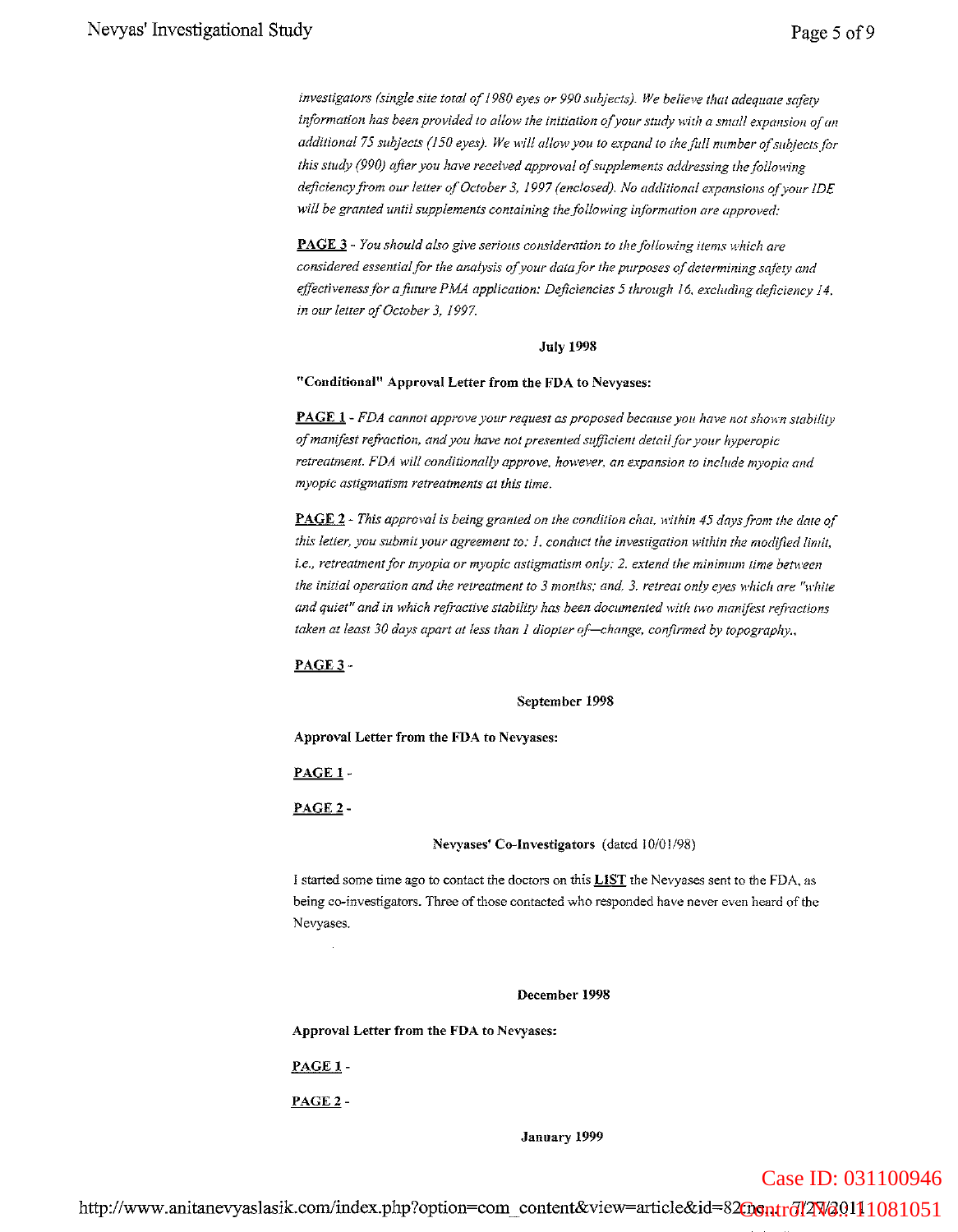#### **Deviations** of Nevyas **Eye Associates, As Stated In Letter from the FDA dated 01/07/99:**

**PAGE 1 -** *Our review a/the inspection report submitted by the district revealed deviations from Title* 21, *Code a/Federal Regulations,* (21 *CFR), Part* 8/2 *-lnvestigstional Device Exemptions and Part 50* - *Protection ofHuman Subjects and Section 520(g) ofthe Act. The deviations noted during the inspection were listed on/arm FDA-483. "lnspectional Obsen:ations,* ff *which \.vas presented to and discussed with you at the conclusion a/the inspection.*

**PAGE 2** - *Use ofthe Summit laser at your Marlton, Ne'lt' Jersey sitefor o.fFlabel procedures is not included in your IDE protocol. Moreover, enhancements approved under your IDE do not include hyperopic procedures. It is therefore considered a protocol vioLation to retreat subjects ofyour IDE study using the Summit laser and performing hyperopic LASIK.*

**PAGE 3** - *While your Marlton, New Jersey site has a Summit laser, the advertisement does not specify a location. Future advertisements should specify the location(s) ofapproved lasers, as the enclosed advertisement would not be appropriate for soliciting subjects for your IDE study. All promotional materials designed to solicit participants or to inform subjects abollt the IDE study need to be approved by the reviewing iRE.*

#### Approval Letter from the FDA to Nevyases dated *01120/99:*

**PAGE 1** - Please be aware of the following: In Table 1-1, the data appear to be quite *scattered, with some subjects actually increasing in sensitivity during glare (e.g., see* Be & *CB at* 3 *cycles per degree (CPD)), while others are severely compromised (see ZM). In order to reduce variability in the data in the contrast sensitivity study, the person administering the test should have experience in this test and the subjects should be well trained prior to testing.*

**PAGE 2** - *We continue to be concerned that your ablation is likely to have multi/ocal properties, which means some light will be out ofJoClls even at the best/oeal plane.*

#### **November 1999**

**Request Letter from the FDA to Nevyases:**

**PAGE 1 -** 1. *Please separate IDE subjectsfrom pre-IDE subjects in all ofyour tables, or report only on IDE subjects.*

#### PAGE 2 -

#### **January 2001**

#### **Letter from the FDA to Nevyases Re: Non-Response To Request:**

**PAGE 1 -** *The Food and Drug Administration (FDA) granted approval ofyour investigational device exemptions (IDE) application on August* 7, i 997. *As part 0.(your responsibilities as sponsor ofa significant risk device investigation, you are required to submit a progress report to FDA and to all reviewing institutional review boards (iRBs) on at least a yearly basis. We have not received a response to FDA's November 10, 1999 request for additional information regarding your August* /998 - *August* 1999 *annual progress report (enc:losed).*

#### PAGE 2-

## http://www.anitanevyaslasik.com/index.php?option=com\_content&view=article&id=82006ntr6l2W699111081051 Case ID: 031100946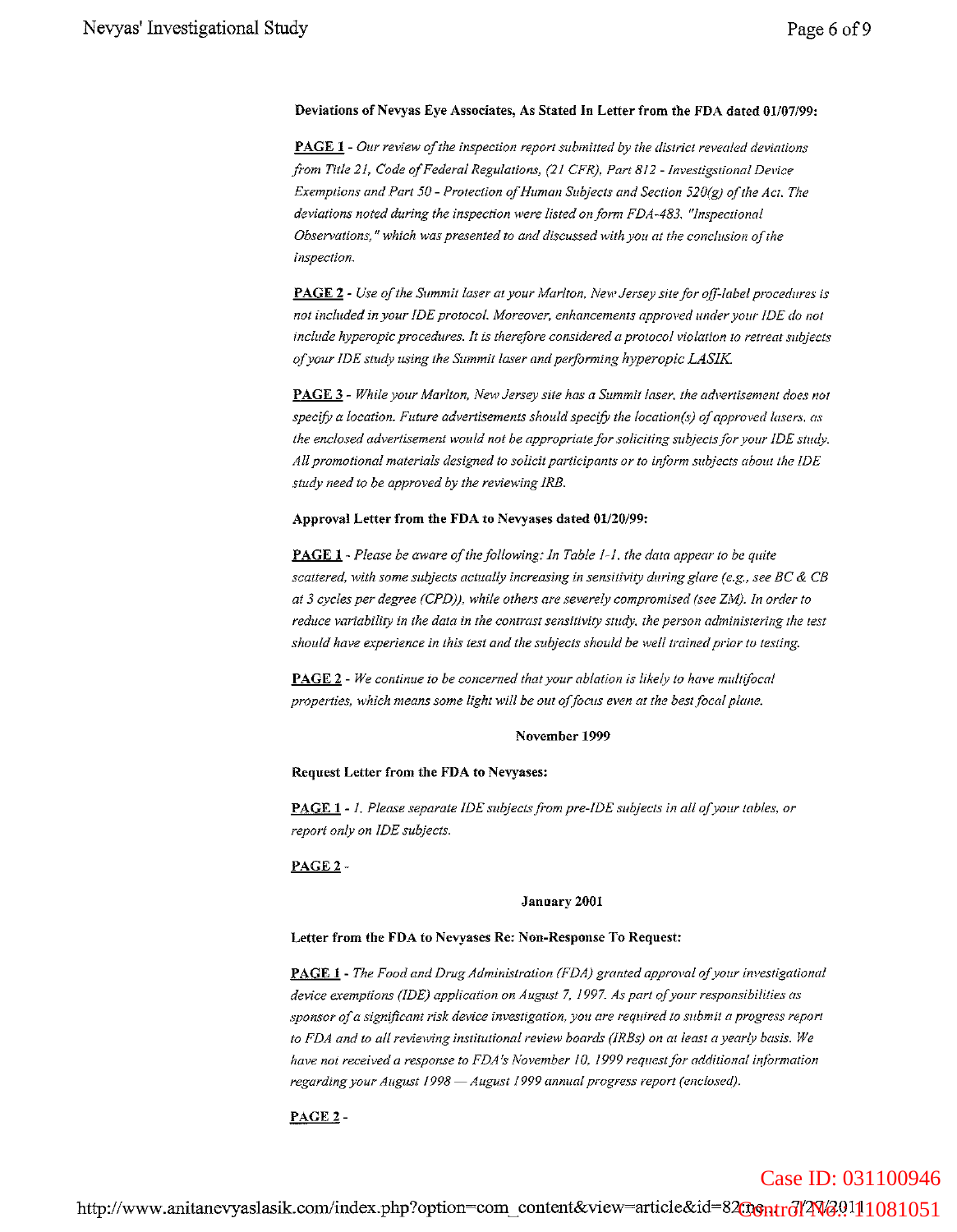#### April 2001

#### **Request Letter from the FDA to Nevyases:**

**PAGE 1** - Please address the following questions/concerns, as well as provide the information *requested in the tables enclosed with this letter.*

**PAGE 2 -** 8. *With regard to yourfuture* PI'vfA *submission, you have indicated that only subjects treated with the "new centration technique" will be included in the PMA, and that* yOll *have selected the eyes treated benveen 2/19198 and* 1//22/99 *as the cohort to support the safety and effectiveness a/the device. We would like to clarifY that data from all subjects treated. under the IDE should be included in the PMA. The main PMA cohort on which the decision o/the safety and effectiveness a/the device will mainly rest may be limited to all eyes treated with the new centration technique. but not to only those enrolled during a given period o/time, as you appear to have suggested.*

PAGE 3 -

#### July 2001

#### **Disapproval Letter from the FDA to Nevyases:**

**PAGE 1** - *The Food and Drug Administration (FDA) has reviewed the supplement 10 yOllr investigational device exemptions* (IDE) *application proposing two new clinical protocols to evaluate the spherical ablation algorithm. We regret to inform you that your supplement is disapproved and you may not implement the change in your investigation. Our disapproFaI is based on the following deficiencies which, unless othent'ise specified. relate to both protocols:*

**PAGE 2** - 3. *You have not provided in your protocol the methodologyfor pe/forming any ofthe clinical evaluations. For each clinical evaluation, please spec(fy the testing procedures and instrnments that will be used, including the lighting conditions and charts you will use to measure distance vision and near vision, etc.*

**PAGE** 3 - 7. *Your protocol states that subjects must have a best spectacle corrected visual acuity (SSCVA) 0/at least 20/40 in each eye in order to be enrolled in the study. Please be advised that while we find this criteria Clcceptab/e for subjects with high myopia* (~7 *D MRSE). in orderfor subjects with low myopia* « <sup>7</sup> *<sup>D</sup> MRSE) to be enrolled. we recommend <sup>a</sup> BSCVA ofat least 20/25 in each eye. Plei:J.se revise your protocol accordingly. orjustifY not doing so.*

**PAGE 4** - 21. *The Conclusion section ofthe consentform stares, "There is al"vays a possibility ofone or more late complications That were not known or anticipated at the time ofthis writing (1997).* f/ *It a/so states, "LASIK is investigational surgery and as such. it has not yet been completely and exhaustively studied by the FDA and medical researchers in this cOllntry. " Please update the consentform as necessary in keeping with current knowledge including the additions previously mentioned. Please revise the second statement to Improve its accuracy: LASIK is no longer investigational, it has never (page* 5) *been studied by the FDA, alld the FDA does not regulate LASIK, only the devices used/or the procedure.*

**PAGE** 5 - 28. There are discrepancies in the way you refer to the protocols throughout the *submission. For example, in the Introduction you refer to the new protocols as NEV-97-002 (Myopia/Myopic Astigmatism) and NEV-97-003 (Hyperopia/Hyperopic Astigmatismj. However, the myopia protocol itselfhas been labeled with the protocol number NEV-01-002.*

http://www.anitanevyaslasik.com/index.php?option=com\_content&view=article&id=82<del>00ntr6l/2N69</del>9111081051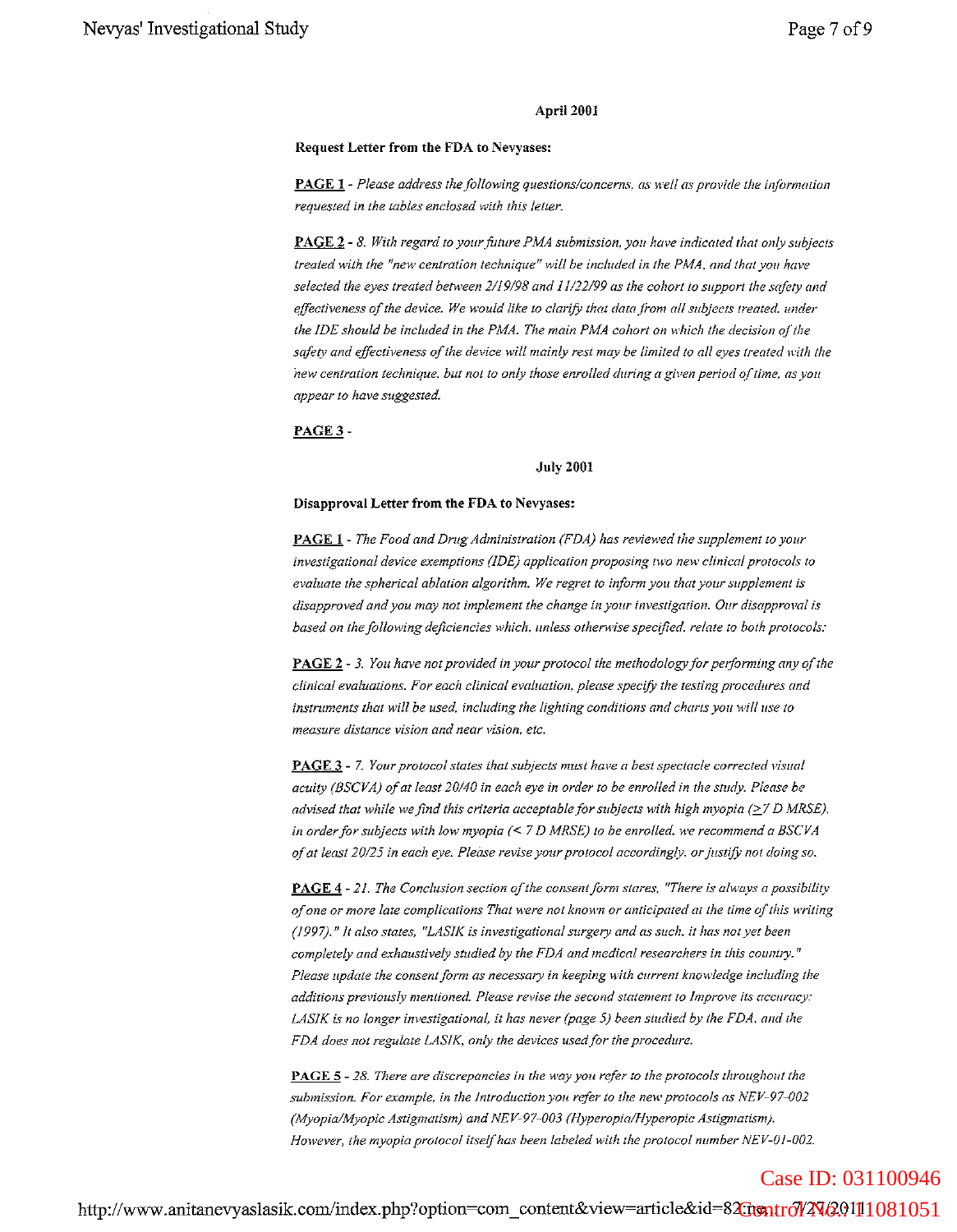*To avoid confusion, please make all necessary revisions in (lny future submission* 10 *correct such discrepancies.*

PAGE 6 - *With respect to the profiles ofyour ablated PMMA samples:*

PAGE 7 - *The deficiencies identified above represent the issues that we believe need to be resolved before your IDE application can be approved. In developing the deficiencies. we* car~fitlly *considered the relevant statu/oly criteria/or Agency decision-making as weLl as the burden that may be incurred in your attempt to respond to the defiCiencies.*

PAGE 8 - 34. *Please be advised that for possiblefuture pre-market approval, although 300 eyes total are needed to support overall safety, data/rom approximately* 125 *eyes are needed /0 support each indication/or which approval is being sought.*

#### August 2001

#### Supplement Disapproval Letter from the FDA to Nevyases:

PAGE 1 - *We regret to inform you that your supplement is disapproved and you may not implement the change in your investigation. Our disapproval is based on thefollml'ing defiCiencies:* J. *An important/unction a/the sofrn:are in the device is to control the beam delivery hardware (iris size, slot movement, synchronizing iris/slot 'with laser pulses. etc.) in the creation 0/an ablation pattern. This area, however. is not discllssed at all in the Sofiware Requirement Specifications document.*

PAGE 2 - *The defiCiencies identified above represent the issues that we beliel'€ need to be resolved before your IDE application can be approved.*

PAGE3-

#### February 2002

Nevyases Deviations and discrepancies continue almost 5 years into their study - Letter from the FDA to Nevyases:

PAGE 1- *Please address the/allowing, questions and concerns with regard to this submission. which also applied to the previous, delinquent, annual report as outlined in FDA* ~S' *letter of April 10, 2001, andfor which we never received a response:*

**PAGE 2** - 5. Please provide tables (similar to those requested for initial treatments) and *narrative summarizing the results ofthe IDE substudy ofenhancementsjor* 25 *subjects/50 eyes that had undergone treatment prior to implementation o/the IDE. and o/the data from enhancements performedfor eyes enrolled under the IDE. Please prOVide separate analysesjor the first enhancement, second enhancement, etc.* 

PAGE 3 - *1. Please note that, based on the stability analyses you have provided in this submission, we do not agree that the time point ofstability is at 12 months postoperatively as you have indicated, and, infact, may be earlierforsome a/the indications.*

#### PAGE4-

#### April 2002

IDE Deficiencies Request Letter from the FDA to Nevyases: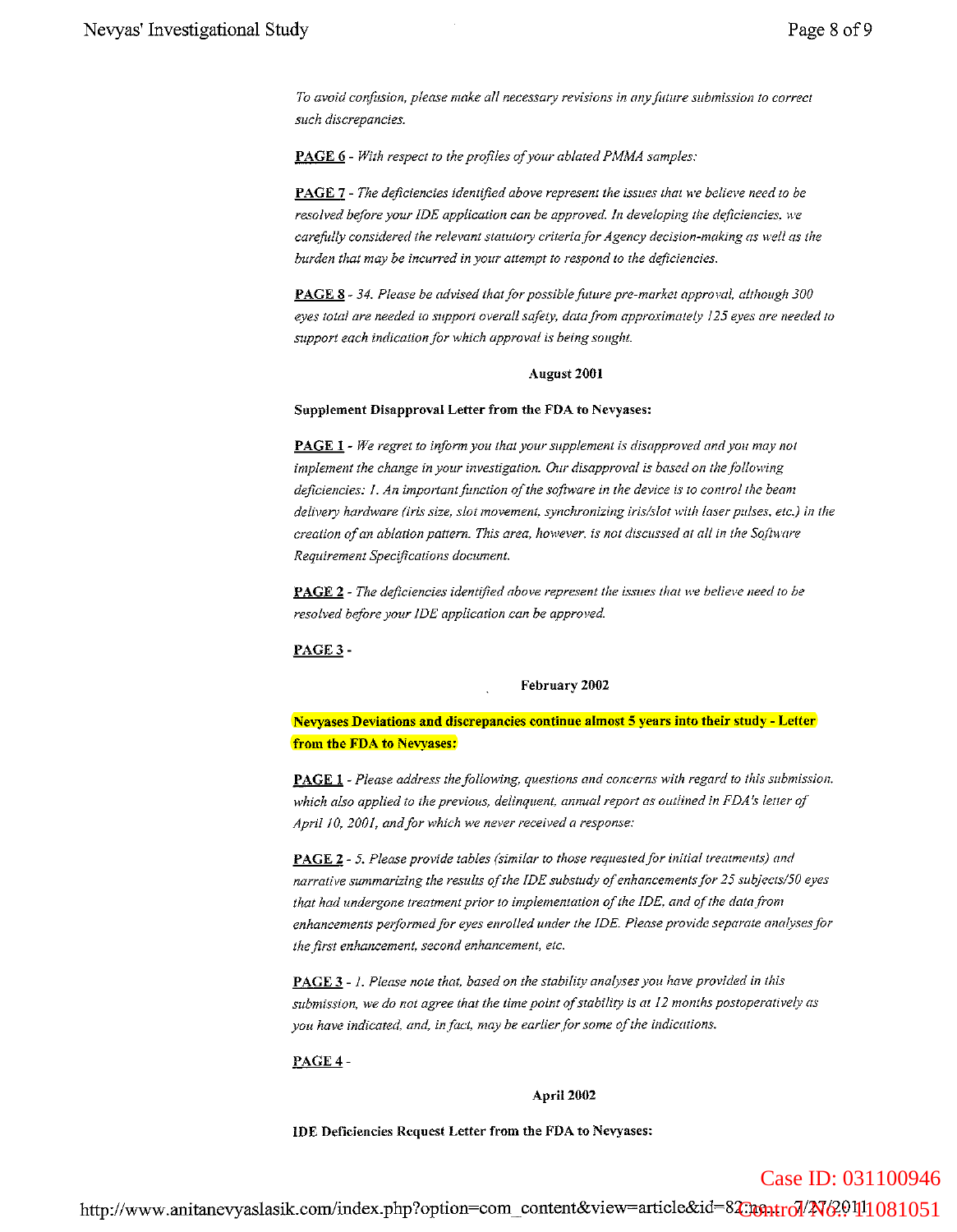**PAGE 1 -** 1. *YOll must still provide responses to deficiencies 1,* 2, 3, *and* <sup>j</sup> *froth our letter of February* 6, *2002.* 2. YOll *did not provide the requested information in* YOllr *response to deficiency 4.*

**PAGE 2** - 4. *In response to deficiency* 8, *you have indicated how*yOIt *will verify your current accountability for visits that have already past. After your internal audit is complete and you have more insight as to the reasons/or any problems with accountability, please directly address the original issue outlined in previous deficiency* 8: *please describe how you intend to improve subject follow-up* and *data reporting during* the *rest* of the *course* of your IDE study.

**PAGE 3 -** Attachment: *In a reply to Dr. Morris Waxler, FDA's Chief Medical Device Examiner, Dr. Herbert Nevyas states "Since the close ofbusiness on July* 28, *1997. neither I nor anyone else has used the laser. I certifY that, unless and until FDA approves the IDE application for that device, neither I nor anyone else willltse the laser to treat patients. 1 have notified all ofmy employees. as well as anyone with access to the laser. that the laser may not* and will not be used until there is an approved IDE in effect for that laser. I declare that to the *best ofmy knowledge the foregoing is tnle and correct. "*

```
< Prev
```
 $Next >$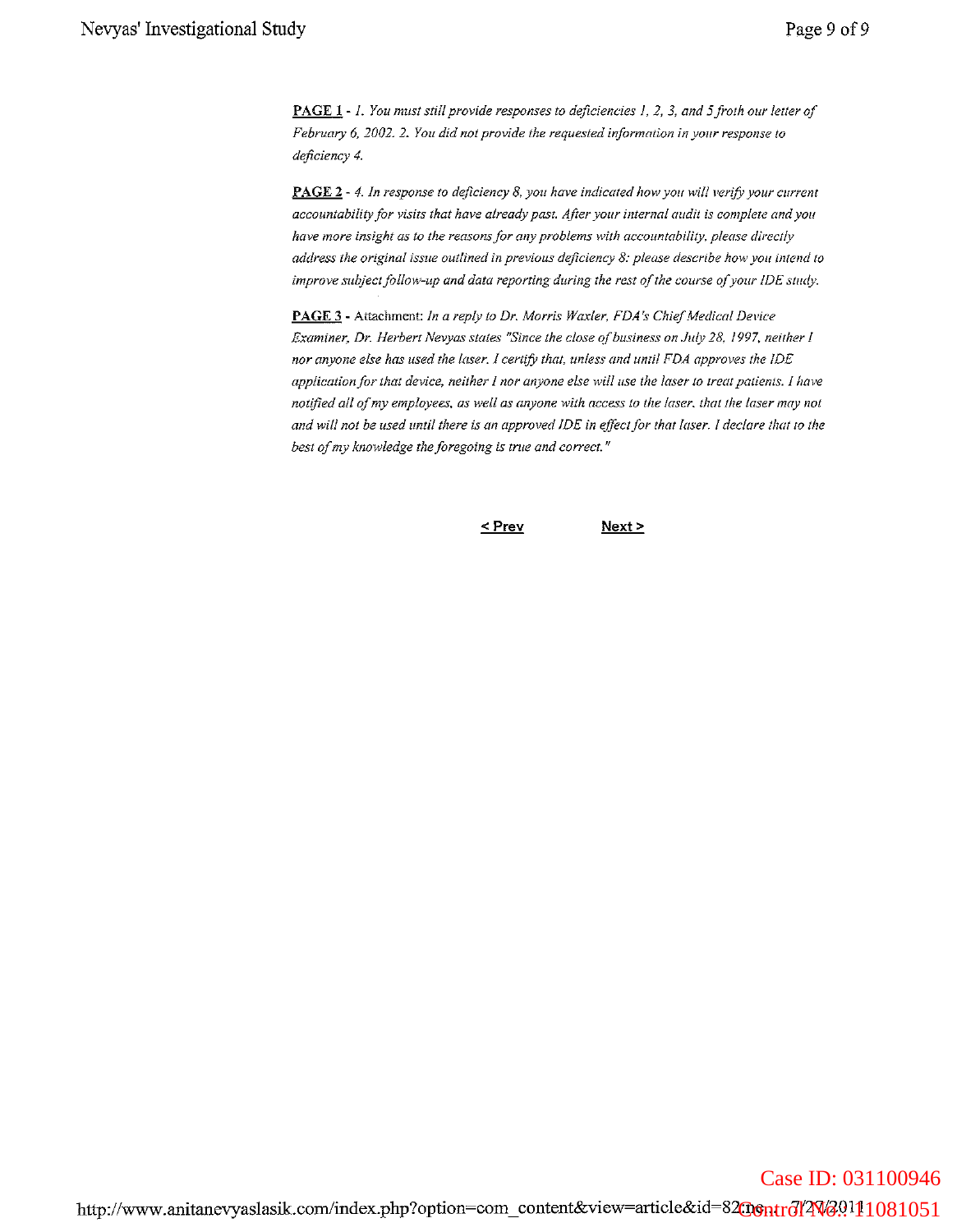$\sim$ 

| <b>MAIN MENU</b>                                        | Nevyas' Investigational Laser                                                                                                                                                                                                                                                                                                                                                                                                                                                                                                                                                                                                                                                                                                                                                              |
|---------------------------------------------------------|--------------------------------------------------------------------------------------------------------------------------------------------------------------------------------------------------------------------------------------------------------------------------------------------------------------------------------------------------------------------------------------------------------------------------------------------------------------------------------------------------------------------------------------------------------------------------------------------------------------------------------------------------------------------------------------------------------------------------------------------------------------------------------------------|
| Home                                                    | 친글드                                                                                                                                                                                                                                                                                                                                                                                                                                                                                                                                                                                                                                                                                                                                                                                        |
| Links<br>Contact Me                                     | The following documents were submitted to the FDA from 1997 through 2001 regarding the<br>"Nevyas Investigational (Black Box) Laser"                                                                                                                                                                                                                                                                                                                                                                                                                                                                                                                                                                                                                                                       |
| Nevyas Eye<br>Associates                                | The laser was built by Ed Sullivan who, according to the excerpt below, was already under<br>scrutiny by the FDA.                                                                                                                                                                                                                                                                                                                                                                                                                                                                                                                                                                                                                                                                          |
| Phila. Court Docket<br>Access<br>Search<br>Terms of Use | "Ed Sullivan, doing business as ExSull, Drexel Hill, Pa, has been put on notice by the FDA that<br>the agency regards him "clearly as a manufacturer with multiple manufacturing sites" subject to<br>FDA rules and regulations and, if he makes another one of these excimer lasers "which are<br>unapproved devices," he will be in violation of the federal Food, Drug and Cosmetics Act and<br>subject to legal penalties, according to top-ranking FDA officials within the national Division<br>of Enforcement." [as written in The Journal of Refractive Surgery - Volume 11 (5) *<br>September/October 1995 * News and was found at the url address:<br>http://www.slackinc.com/eye/jrs/vol115/news1.htm">http://www.slackinc.com/eye/jrs/vol115/news1.1<br>(no longer available). |
|                                                         | Click PAGE # to open page in new window                                                                                                                                                                                                                                                                                                                                                                                                                                                                                                                                                                                                                                                                                                                                                    |
|                                                         | NOTES: Page numbers with an "l" designate the page as landscape. All BLUE font on this<br>page designate links. Some PDF documents may require a decrease in magnification for<br>better clarity.                                                                                                                                                                                                                                                                                                                                                                                                                                                                                                                                                                                          |
|                                                         | PDF Documents (for high speed or download)                                                                                                                                                                                                                                                                                                                                                                                                                                                                                                                                                                                                                                                                                                                                                 |
|                                                         | To view ALL DOCUMENTS listed below in one PDF (two parts), click HERE.                                                                                                                                                                                                                                                                                                                                                                                                                                                                                                                                                                                                                                                                                                                     |
|                                                         | 1997 Reports                                                                                                                                                                                                                                                                                                                                                                                                                                                                                                                                                                                                                                                                                                                                                                               |
|                                                         | <b>PAGE 1</b> - Prohibition of promotion and other practices. - 21 CFR. § 812.7                                                                                                                                                                                                                                                                                                                                                                                                                                                                                                                                                                                                                                                                                                            |
|                                                         | PAGE 2 - Protocol NEV-97-001: Myopia with or without astigmatism - Study Procedures.                                                                                                                                                                                                                                                                                                                                                                                                                                                                                                                                                                                                                                                                                                       |
|                                                         | PAGE 3 - Protocol NEV-97-001: Inclusion/Exclusion Criteria.                                                                                                                                                                                                                                                                                                                                                                                                                                                                                                                                                                                                                                                                                                                                |
|                                                         | PAGE 4 - IDE Supplement - Question/Response.                                                                                                                                                                                                                                                                                                                                                                                                                                                                                                                                                                                                                                                                                                                                               |
|                                                         | <b>PAGE 5</b> - Protocol NEV-97-001: Ethical and regulatory considerations.                                                                                                                                                                                                                                                                                                                                                                                                                                                                                                                                                                                                                                                                                                                |
|                                                         | PAGE 6 - Protocol NEV-97-001: Complications, Adverse Events, & Serious/Unanticipated<br>Adverse Device Effects.                                                                                                                                                                                                                                                                                                                                                                                                                                                                                                                                                                                                                                                                            |
|                                                         | PAGE 7 - Protocol NEV-97-001: Inclusion/Exclusion Criteria Revision.                                                                                                                                                                                                                                                                                                                                                                                                                                                                                                                                                                                                                                                                                                                       |
|                                                         | PAGE 8 - Protocol NEV-97-001: Screening for Refractive Surgery Eligibility.                                                                                                                                                                                                                                                                                                                                                                                                                                                                                                                                                                                                                                                                                                                |

## Case ID: 031100946

http://www.anitanevyaslasik.comlindex.php?option=com\_content&view=article&id=81 :ne.., 7/27/2011 Control No.: 11081051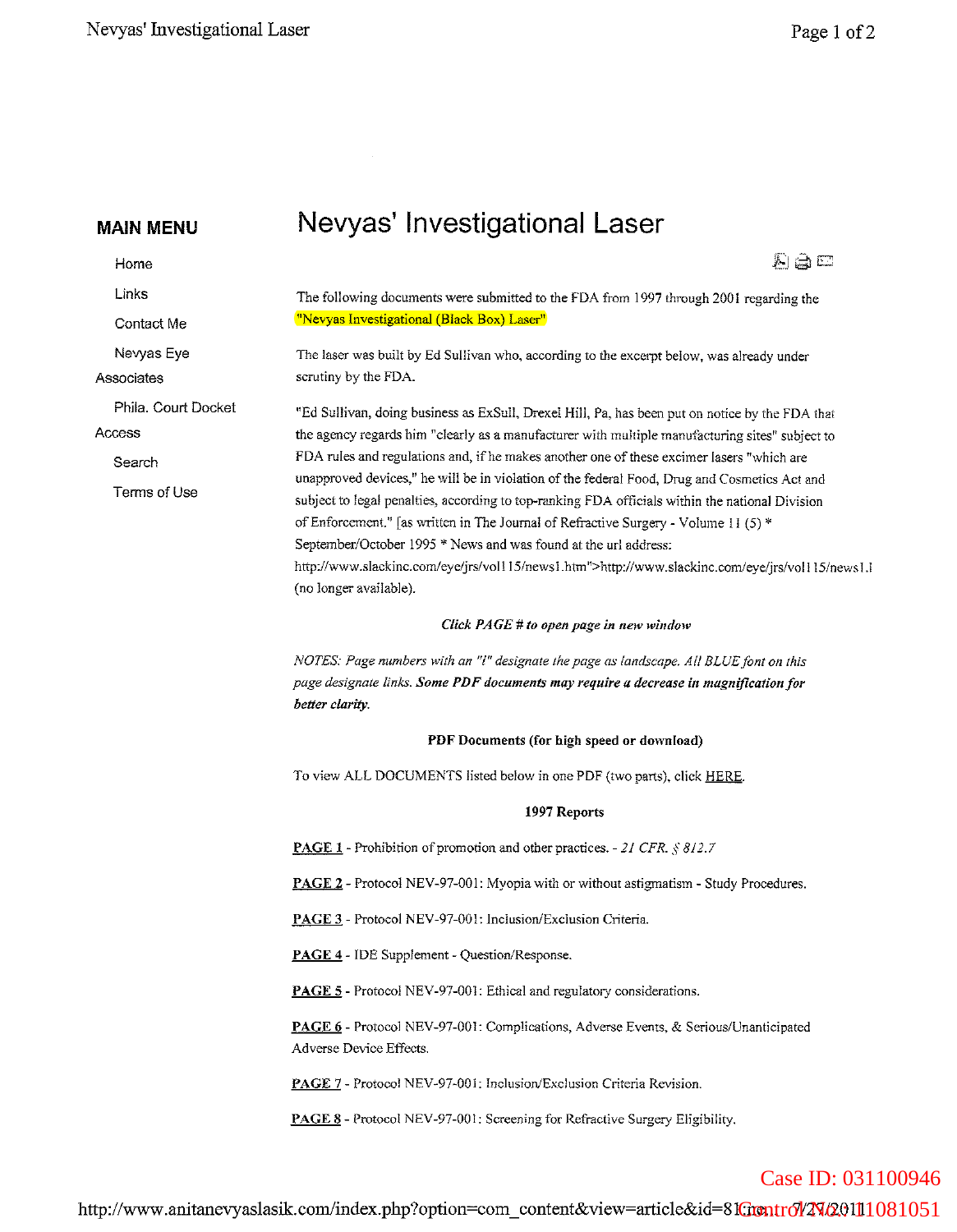PAGE 9 - PAGE 10 - Protocol NEV-97-001: Clinical Study Data Submitted to FDA.

#### 1998 Reports

PAGEI-PAGE2-PAGE3-PAGE4- PAGE5-PAGE6-PAGE7-PAGE8-PAGE 9 - PAGE 10 - PAGE 11 - FULL - Protocol NEV-97-001: Study IDE Supplement Annual Report

PAGE 1- PAGE 2 - PAGE 3 - FULL - Protocol NEV-97-001: Study IDE Annual Report Supplement

PAGE 1- PAGE 2 - PAGE 3 - FULL - Protocol NEV-97-001: Study Changes, Progress towards PMA Approval, Safety & Efficacy for Study Eyes *(Notice the 100%for cumulative UCVA 0/20/40 or better, the 0 counts/or the BSCVA worse than 20140 or belter, orjor the BSCVA worse than 20125,* 6 *months after my surgery).*

#### 1999 Reports

PAGE 1 - PAGE 2 - FULL - The FDA states" *We continue to be concerned 1hal YOllr ablation is likely to have multifacal properties. which means that some light will be* Ollt *offocus even at*  $time$  *best focal plane"*.

PAGE 1 - PAGE 2 - PAGE 3 - FULL - Safety & Efficacy for Study Eyes, Page I *(Notice the IOO%for cumulative UCVA 0/20/40 or beiter, the 0 counts/or the BSCVA worse than 20140 or better, orjOr the BSCVA worse than 20/25,* 1 1/2 *years after my surgery).* The charts on pages 2 and 3 also do not show adverse events or complications.

#### 2001 Reports

PAGE 1- PAGE 2 - FULL - Protocol Deviations & Summary of Complications and Adverse Events.

PAGE 1 - PAGE 2 - PAGE 3 - FULL - Nevyas Investigational Study charts submitted to the FDA.

PAGE 1 - The FDA states *"There was* <sup>110</sup> *documentation to show that the Cll10tified the IRS about all amendments, changes or significant deviations to the protocol/per IRB requirements/ priorto implementation"; "The firm is not complying with the Investigator Agreement which was signed and dated by the Clinical Investigator at the beginning ofthe Clinical Study";* and *"There was a lapse ofIRB approval/or the protocol: NEV-97-001 from 8/3/2000 until 812912000 according to IRB, lapse notices and the IRB annual reapproval letter".*



consequently and consequent

 $Next >$ 



#### Case ID: 031100946

http://www.anitanevyaslasik.com/index.php?option=com\_content&view=article&id=81<del>@ontrol 40.00111081051</del>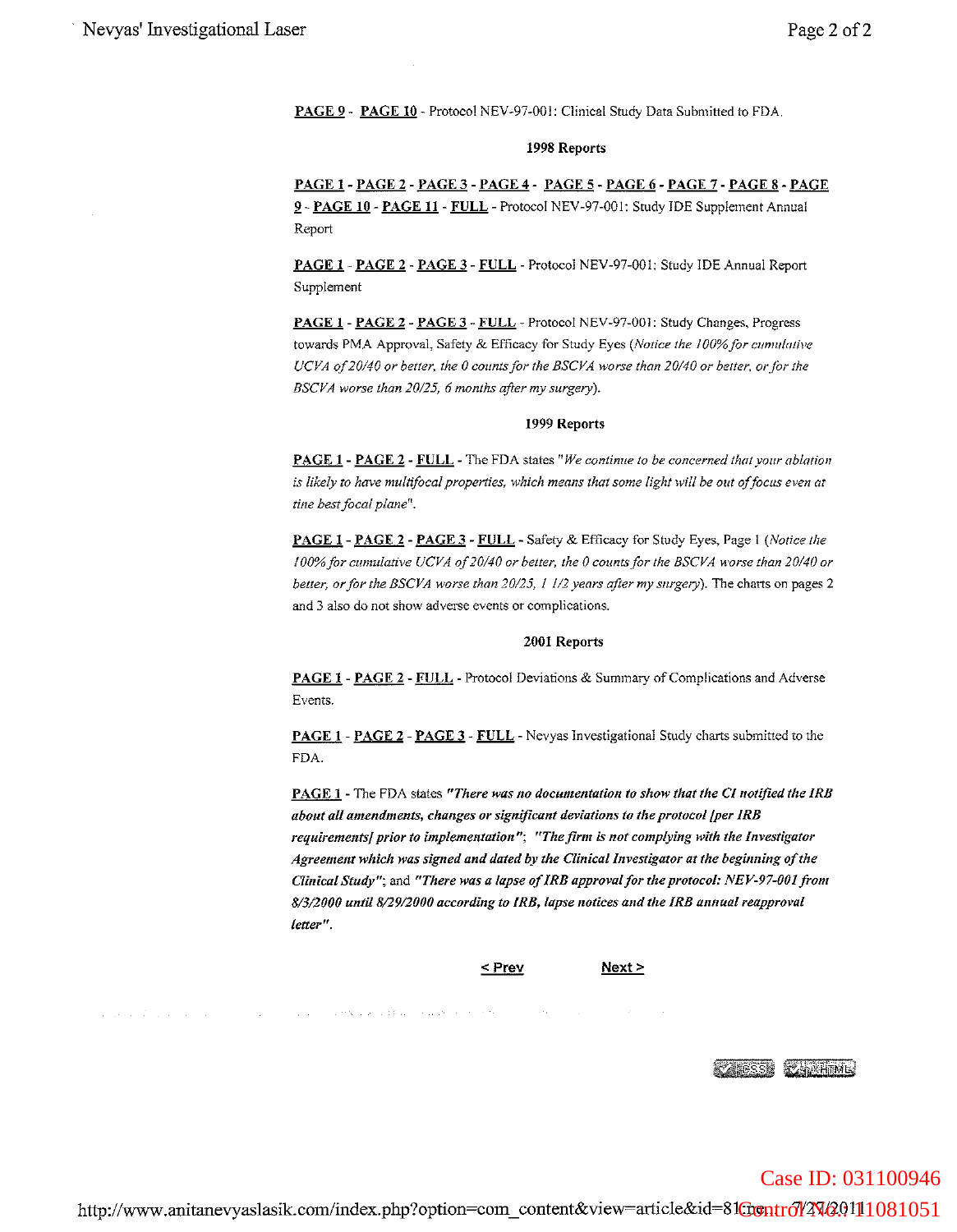Home

Links

Contact Me

Nevyas Eye Associates

Phila. Court Docket

Access

Search

Terms of Use

## FDA Inspection Reports of the Nevyas' Facility

 $\mathcal{F}_1 \not \rightrightarrows \Box$ 

Case ID: 031100946

*Click PAGE #10 open page in new window*

*NOTES: Page numbers with an "I" designate the page as landscape. All BLUE/ont on this page designate links.*

## FDA Issued Inspection Report of Nevyas Eye Associates facility dated 11/02/1998:

PAGE 1 - *There was no documentation to show that the Cl not{{ied the IRS aboUl all amendments, changes or significant deviations to the protocol [per IRE requirements).*

PAGE 2 - *Previous inspection on 6/30/97 ofthisfacility revealed the firm continued to use the laser* to perform eye surgery without an approved IDE, planned to use the laser or new *treatment procedures not included in thefirms disaproved IDE and verified that the firm had received a disapproval letterfrom CDRH/ODE notifying them that use ofthe laser to treat*  $p$ *atients* was a violation of the law.

#### PAGE 3 - PAGE 4 - charts

PAGE 5 - *The current inspection revealed Clinical Investigator currently peiforms Myopic procedures under an approved IDE however, procedures are being performed on IDE patients priorto approval date, the date is missing on a consent/orm, consentforms were signed by patients afler surgery date andprocedures were peiformed on IDE patients which are outside the IDE with an unidentified laser at an unauthorized location.*

PAGE 6 - Persons interviewed, individual resposibilities, & operations.

PAGE 7 - [Redacted] *initial IDE submission was disapproved May* 8, J998. *He was granted conditional approval on August* 7, *1998. As* [Redacted] *addressed various issues presented in lettersfrom FDA CDRH/ODE he was granted more uses ofthe IDE.*

PAGE 8 - [Redacted] *built the [Redacted]for* [Redacted] *however,* [Redacted] *on'ns it. He }vas responsibleforsubmitting the information for the IDE, in conjunction with and eventually Pre-Market Approvalfor the device. He is therefore a Sponsor/Clinienllnvestigator.*

PAGE 9 - *These procedures were pe;formecl well before approval was granted.* [Redacted] *stated he had been doing this procedure previously and no one had told him the procedure couldn't be perfonned as of8/28/97.*

PAGE 10 - *Consent form for* [Redacted] *was not signed. There was no way ofdetermining whether consent was obtained before or after surgery to the right eye on* 12/4/97, *due to lack of a date next to patients'signature.*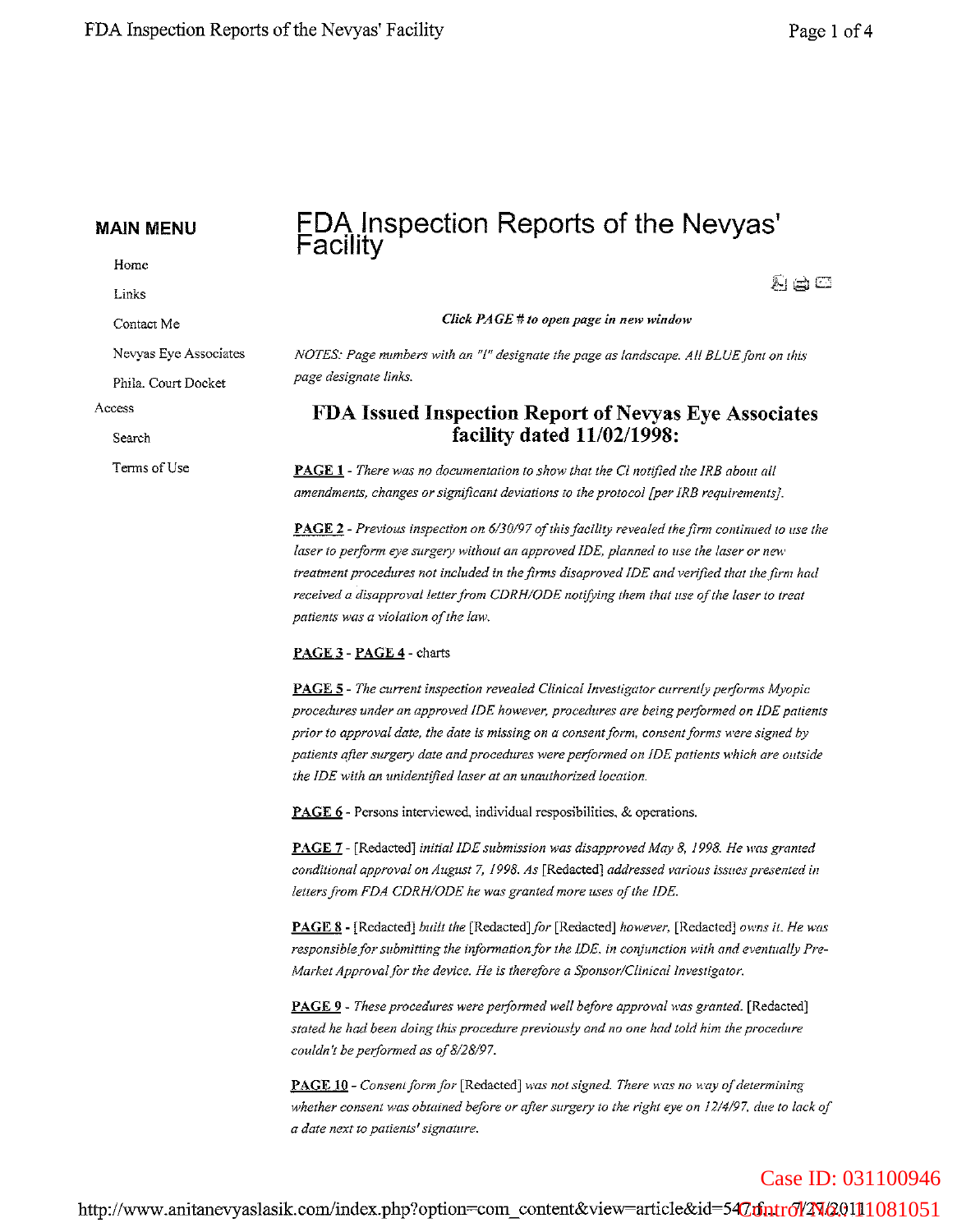PAGE 11 - [Redacted] *had* [Redacted] *enhancements performed which is a condition not indicated in the* [Redacted]. *Additionally, the procedures were performed with a laser that is not indicated in the study and the surgery was peiformed at a location that is not identified in the protocol.*

PAGE 12 - *There was no evidence ofa patient information and consentjorm in thejileforthis hyperopic enhancement.*

PAGE 13 - *There was no documentation to show that the CI notified the IRS about all amendments, changes orsignificant deviations to the protocol [per IRS requirements).*

PAGE 14 - *According to a letter dated August* 27, 1997, *EXHIBIT#8/rom the IRB,* [Redacted] is required, in addition to other items, to report to the IRB any new advertisements, *recrniting material, serious adverse events, amendments or changes to the protocol or significant protocol deviations. Observation* # 6 *represents (l significant protocol deviation and should have been reported to the IRB for approval prior to implementation.*

PAGE 15 - PAGE 16 - PAGE 17 - PAGE 18 - PAGE 19 - Lists exhibits included with inspection report.

View ALL PAGES pdf document

#### FDA Issued Inspection Report of the Nevyas' facility dated 05/10/2001:

PAGE I - *The firm is not complying with the Investigator Agreement 'r1'hich was signed and dated by the Clinical Investigator at the beginning ofthe Clinical* Sllldy.

PAGE 2 - *An inspection conducted on* 12/2/96 *revealed thefirm had assembled a single excimer laser and was using it to peiform* [Redacted] *eye surgery on at least 120 patients without an approved IDE.*

PAGE 3 - Persons interviewed, individual resposibilities, & operations.

PAGE 4 - *According to a letterfrom the FDA to* [Redacted] *dated 1/20/99 EXHIBIT #1. the investigation is still limited to one location, listed in bold above however, the population has grown to 1015 subjects (2030 eyes):*

**PAGE 5** - For example, the FDA granted your firm an increase in the number of subjects you *could treat with your investigational device on Jan. 20,* 1999. *IRB Annual Review dated 7/29/00 does not indicate the IRB knew about population increase. The IRB did flot approve the population increase until August* 28, *2000, 20 months later.*

PAGE 6 - *EXHIBIT#6 is an Investor Agreement which was signed by* [Redacted] *Sponsor/Clinical Investigator and* [Redacted] *Co-Investigator. The agreement indicates,. among other things, the clinical investigators agree to promptly report to the IRB a/I changes in the research activity. The clinical investigatorsfailed to report the increase in the /lumber 0.(sllldy patients, granted by the FDA, to the IRB in a prompt manner.*

PAGE 7 - I explained to [Redacted] that he did not have IRB coverage from 8/3/2000 until *8/29/2000.* [Redacted] *stated his consultant,* [Redacted] *was illforseveral months and she*

## http://www.anitanevyaslasik.com/index.php?option=com\_content&view=article&id=547:f6ntr6l'4N69.0111081051 Case ID: 031100946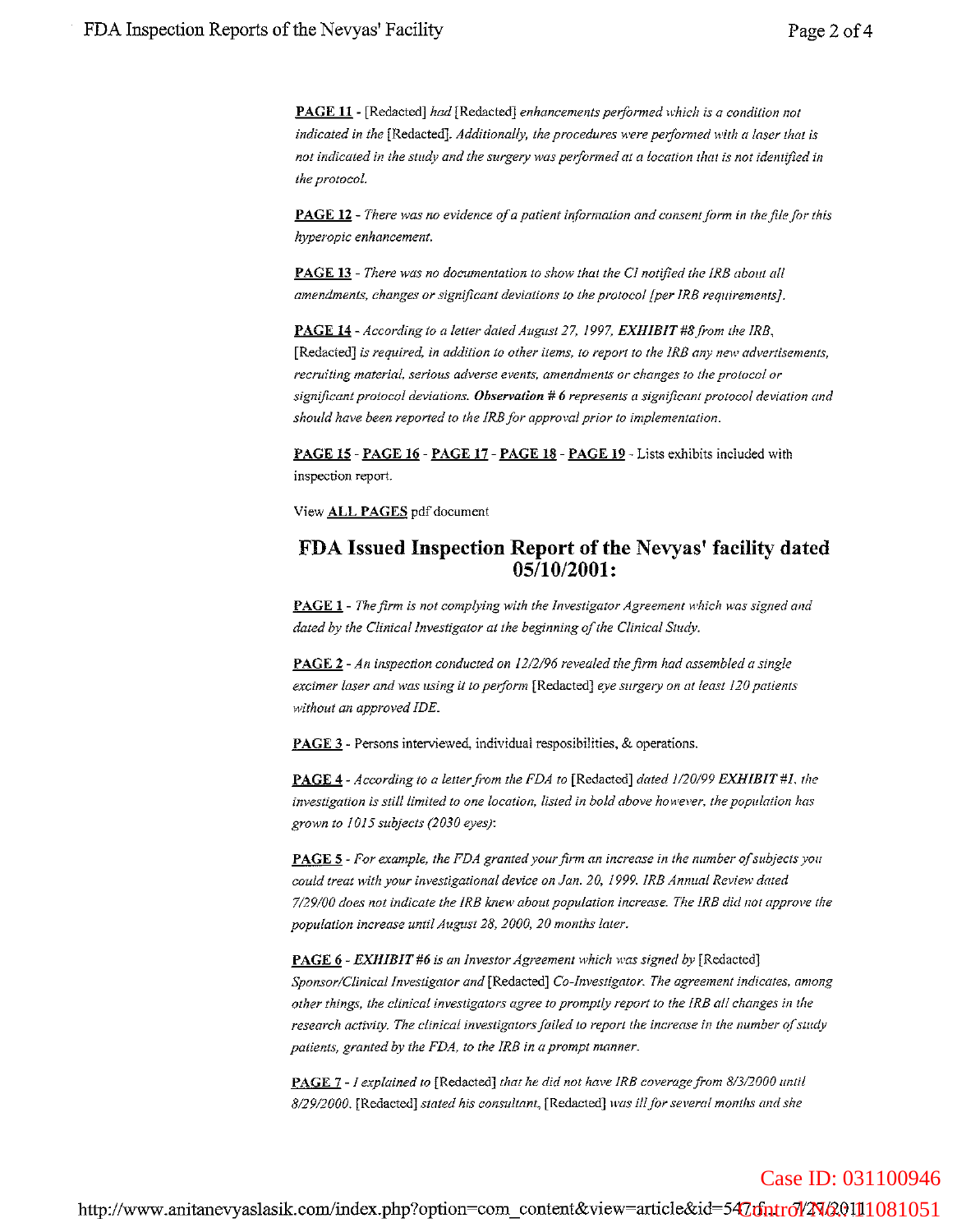*normitlly took care a/report submittals and updates which is why the firm was tardy with reporting updates.*

PAGE 8 - [Redacted] *stated* it *may appear that patients signed the consent/arms one day after surgery however, this is certainly not the case and is not the }vay things are normally done. He indicated this was a mistake made by someone on his stajJ:*

PAGE 9 - *There was no documentation to show that the CI notified the IRB about all amendments, changes or significant deviations to the protocol/per IRB requirementsJ. This observation was carriedforth to the current listing a/objectionable conditions or practices. See FDA-483 observation* #1 *listed above on page* #4 *ofthis report.*

PAGE **10** - *All changes made to the protocol were documented by the investigator, dated, maintained with the protocol, however all changes were not approved by the IRB (see FDA-*483 *observation* #1 *listed on page* 4 *o/this reporl).*

PAGE 11 - *According to records reviewed, the investigator did submit and obtain IRB approval ofthe protocol, modifications to the protocol (except as noted in* FDA-483 *OBSERVATlON#l),*

#### PAGE 12

- Lists exhibits included with inspection report.

#### PAGE 13 - PAGE 14 - PAGE 15 - PAGE 16 - PAGE 17

- Nevyases response to inspection.

*t!All adverse experiences have been reported to the sponsor-investigator, FDA, and IRS in accordance with 21 CFR Part BI2l!,* and *flThe occurence ofall events and complications as defined in Protocol NEV-97-00I have previously been reported to FDA. No serious adverse events related to the Nevyas Excimer Laser have occurred in the study".*

According to **deposition by Anita Wallace**, my visual problems post-lasik was not considered a complication or adverse event (1 disagree!), even though she claimed the data regarding my situation was reported to the FDA, The charts submitted to the FDA listing adverse events and complications do NOT show data relevant to the number of medical malpractice claims filed against them during their study.

View ALL PAGES in pdf document

The 2nd inspection resulted in an FDA483 issued by the FDA.

Although the records requested via the FDNs Freedom Of Infonnation Act were redacted (edited), the FDA stated:

"There is too much information the general public should not be aware of, not only in the Nevyas' study, but in all studies". - Les Weinstein, CDRH Ombudsman

This second sct was obtained from the FDA's Philadelphia Office, and included not only the Nevyas' facility of 05/2001, but that of Ed Sullivan (Exsull), builder of their laser (see above). The inspection was 2 years after the article written in the Journal of Refractive Surgery (Fall Issue - 1995):

http://www.anitanevyaslasik.com/index.php?option=com\_content&view=article&id=54<del>7\%[6pt</del>rd]4V60.111081051